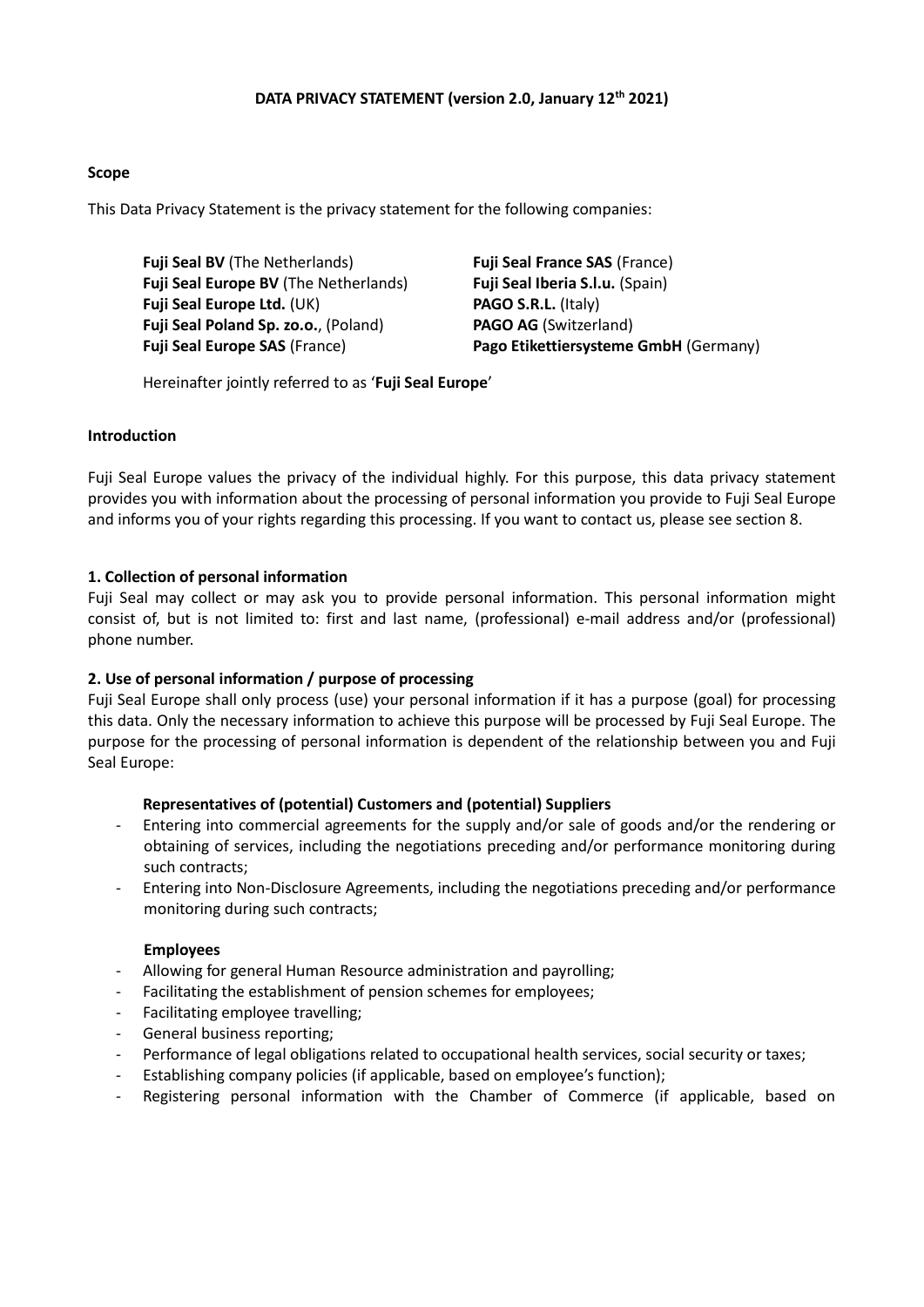employee's function).

# **Job applicants**

- Discussing the possibilities and terms of entering into a labour contract between Fuji Seal Europe and the job applicant.

In addition to the above mentioned purposes, Fuji Seal Europe may collect and disclose your personal information in case it is required to do so by law.

# **3. Lawful basis for processing**

Fuji Seal Europe will only process personal information for which it has a lawful basis for processing. The legal bases for processing your personal information are (performance) of contract, compliance with a legal obligation and legitimate interest. Legitimate interest can be interpreted as the commercial interest of Fuji Seal Europe (by entering into commercial agreements). If your personal information is processed with legitimate interest as a legal basis, Fuji Seal Europe shall balance its' legitimate interest against your individual interest, taking into account your expectations when providing us with your personal information and the extent of your personal information.

Only in very exceptional cases shall Fuji Seal Europe rely on consent as a lawful basis for processing. If this is the case, your consent will be asked for explicitly in writing.

# **4. Sharing your personal information**

Fuji Seal Europe may disclose or share your personal information with other legal entities within Fuji Seal Europe, Fuji Seal Affiliates outside the European Economic Region and/or third-parties. Your personal information will only be shared to achieve the same purpose as the information was initially collected for by - or provided by you to - Fuji Seal Europe.

If your information is shared, Fuji Seal Europe ensures that any party it is shared with or disclosed to, is legally obliged to process such personal information only in accordance with the terms of this data privacy statement.

## **5. Data security**

Fuji Seal may store your personal information digitally and/or physically. To prevent the loss, misuse or alteration of your personal information Fuji Seal Europe will take reasonable technical and organisational measures. Measures as such include, but are not limited to, restricting access to personal information though ICT measures and/or limiting physical access to personal information.

## **6. Data retention**

Fuji Seal strives to keep the retention period for your personal information as short as (legally) possible. The applicable retention period is dependent of your relationship to Fuji Seal Europe:

## **Representatives of (potential) Customers and (potential) Suppliers**

Personal information is retained until contract execution (signing). After this period your personal data is archived for future reference.

## **Employees**

Personal information is deleted when employment ends. If required by law, personal information is retained for the period required by law.

## **Job applicants**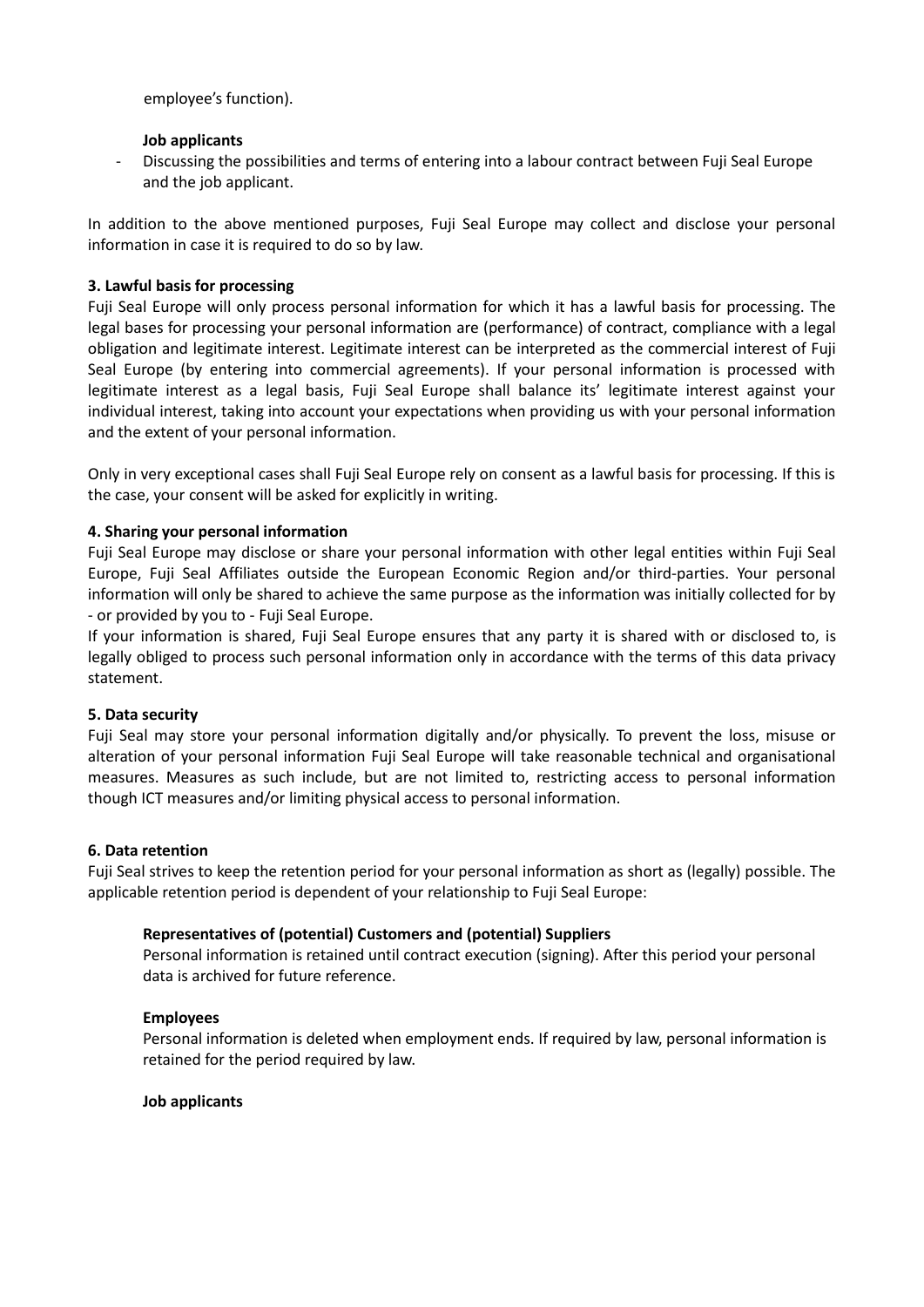Personal information is deleted upon the successful passing of the probationary period of the job you applied for.

# **7. Your rights**

In order to safeguard your privacy, you have the right to:

- request access to (receive a copy of) all your personal information processed by Fuji Seal Europe;
- correct your personal data processed by Fuji Seal Europe;
- erasure of your personal information processed by Fuji Seal Europe (not an absolute right);
- restrict processing of your personal information by Fuji Seal Europe (not an absolute right);
- object to processing of your personal information by Fuji Seal Europe (not an absolute right);
- right to withdraw consent if processing of your personal data is based on consent;
- lodge a complaint with the Supervisory Authorities;

# **8. Contact information**

If you wish to assert your rights (see section 7), please find our contact information below:

| Company                     | <b>Address</b>                                                               | <b>Data Protection</b><br><b>Officer</b> | e-mail              |
|-----------------------------|------------------------------------------------------------------------------|------------------------------------------|---------------------|
| Fuji Seal BV                | Jacob Marisstraat 2<br>5753 DB Deurne<br>The Netherlands                     | Mr. H. Usui                              | dpo@eu.fujiseal.com |
| Fuji Seal Europe BV         | Jacob Marisstraat 2<br>5753 DB Deurne<br>The Netherlands                     | Mr. H. Usui                              | dpo@eu.fujiseal.com |
| Fuji Seal Poland Sp. Zo. o. | ul. Wschodnia 2<br>99-300, Kutno<br>Poland                                   | Mrs. D. Bartoszak                        | dpo@eu.fujiseal.com |
| Fuji Seal Ltd.              | Scimitar Close<br>Gillingham Business Park<br>Kent ME8 ORJ<br>United Kingdom | Mr. P. Westrop                           | dpo@eu.fujiseal.com |
| Fuji Seal Europe SAS        | Route de Luxeuil-Les Bains<br>70220 Fougerolles<br>France                    | Mr. H. Usui                              | dpo@eu.fujiseal.com |
| Fuji Seal Europe France     | Route de Luxeuil-Les Bains,<br>70220 Fougerolles<br>France                   | Mr. S. Andre                             | dpo@eu.fujiseal.com |
| Fuji Seal Iberia S.l.u      | Gran Via de les Corts<br>Catalanes<br>630 08007 Barcelona<br>Spain           | Mr. H. Usui                              | dpo@eu.fujiseal.com |
| Pago S.R.L                  | Via Enzo Ferrari 33 Rivalta<br>IT-46040 Rodigo (MN)<br>Italy                 | Mr. S. Zanetti                           | dpo@eu.fujiseal.com |
| PAGO AG                     | Werdenstrasse 85<br>CH-9472 Grabs SG<br>Switzerland                          | Mrs. M. Sauer-<br>Ploegmakers            | dpo@eu.fujiseal.com |
| Pago Etikettiersysteme GmbH | Gutenbergstrasse 9<br>DE-72631 Aichtal - Aich<br>Germany                     | Mrs. M. Sauer-<br>Ploegmakers            | dpo@eu.fujiseal.com |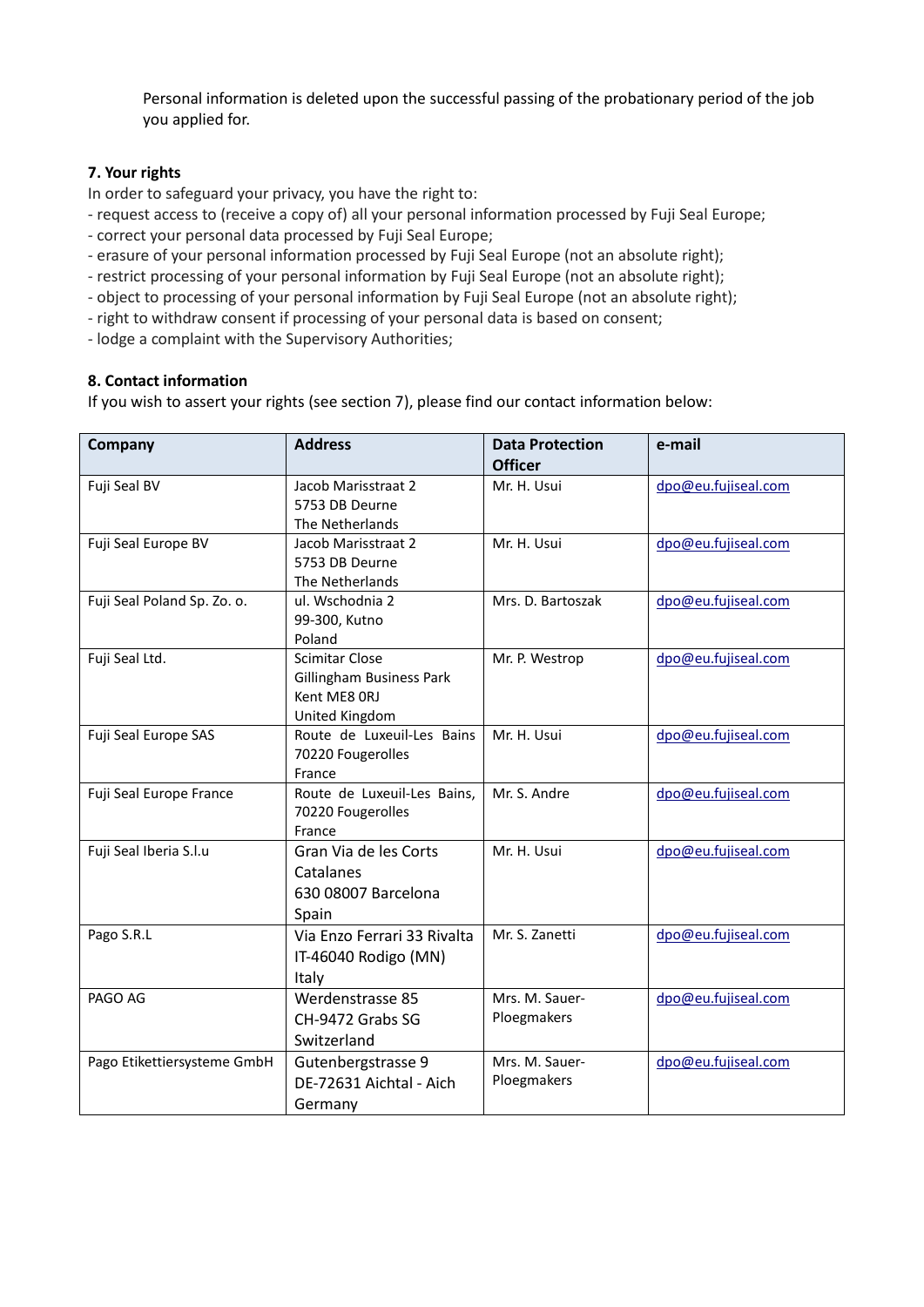If you wish to lodge a complaint with the Supervisory Authorities, please refer to the websites below:

| Country         | <b>Name</b>                       | <b>Web address</b>                   |
|-----------------|-----------------------------------|--------------------------------------|
| The Netherlands | Autoriteit Persoonsgegevens       | www.autoriteitpersoonsgegevens.nl/nl |
| Poland          | <b>GIODO</b>                      | www.giodo.gov.pl                     |
| United Kingdom  | Information Commissioner's Office | https://ico.org.uk/                  |
| France          | CNIL                              | https://www.cnil.fr/professionnel    |
| Spain           | <b>AGPD</b>                       | www.agpd.es                          |
| Italy           | Garante Privacy                   | www.garanteprivacy.it                |
| Switzerland     | <b>EDÖB</b>                       | www.edoeb.admin.ch                   |
| Germany         | <b>BFDI</b>                       | www.bfdi.bund.de                     |

# **9. Updating this statement**

Fuji Seal Europe may update this Data Privacy Statement by posting a new version on the Fuji Seal website. We therefore advise you to check this page occasionally to ensure you are familiar with our lasted Data Privacy Statement.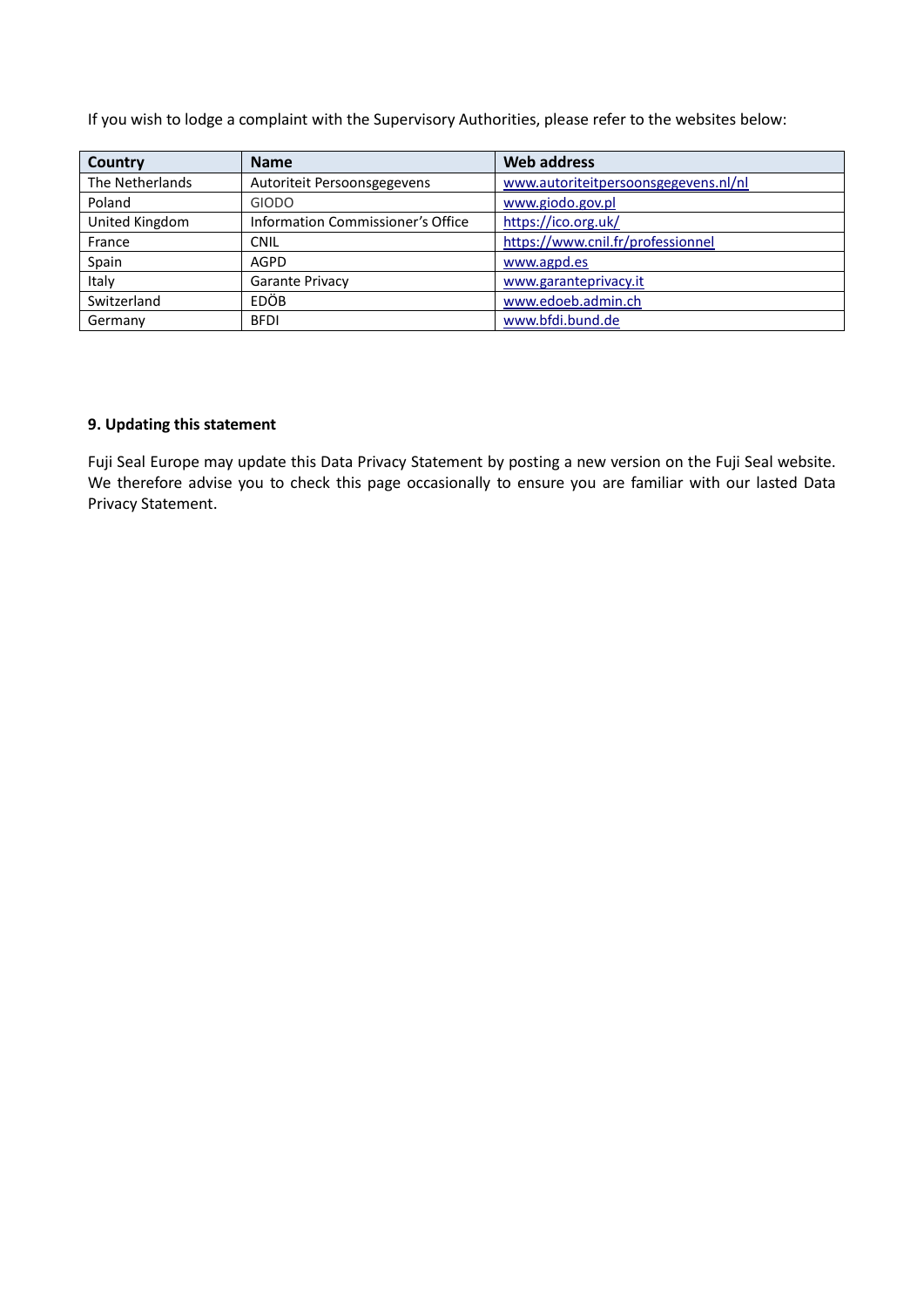## **DECLARATION DE CONFIDENTIALITE DES DONNEES (version 2.0 - 12 Janvier 2021)**

# **Portée**

Cette déclaration de confidentialité des données est la déclaration pour les entreprises suivantes :

**Fuji Seal BV** (The Netherlands) **Fuji Seal France SAS** (France) **Fuji Seal Europe BV** (The Netherlands) **Fuji Seal Iberia S.l.u.** (Spain) **Fuji Seal Europe Ltd.** (UK) **PAGO S.R.L.** (Italy) **Fuji Seal Poland Sp. zo.o.**, (Poland) **PAGO AG** (Switzerland)

**Fuji Seal Europe SAS** (France) **Pago Etikettiersysteme GmbH** (Germany)

Ci-après dénommées conjointement '**Fuji Seal Europe**'

# **Introduction**

Fuji Seal Europe valorise hautement la vie privée de chaque personne. A cette fin, cette déclaration de confidentialité des données vous informe de vos droits concernant les informations que vous donnez. Si vous souhaitez nous contacter, veuillez s'il vous plait consulter la section N° 8.

# **1. Collecte des informations personnelles**

Fuji Seal peut recueillir ou vous demander de fournir des informations personnelles. Ces informations personnelles peuvent inclure entre autres, mais ne sont pas limitées : nom et prénom, adresse e-mail, numéro de téléphone.

# **2. Utilisation des informations personnelles / objectifs de traitement.**

Fuji Seal Europe n'utilisera vos informations personnelles que si elles ont pour but de traiter ces données. Seules les informations nécessaires à cet effet seront traitées par Fuji Seal Europe. Le but du traitement des informations personnelles dépend de la relation entre vous et Fuji Seal Europe :

# **Représentants (potentiels) clients et (potentiels) fournisseurs**

- Conclure des accords commerciaux pour la fourniture et/ou la vente de bobines et/ou pour l'obtention de services, y compris les négociations préalables et/ou la surveillance de la performance pendant de tels contrats.
- Conclure des accords de non-divulgation, y compris les négociations précédant le suivi de performance au cours de ces contrats.

# **Employés**

- Autorisant l'Administration Générale des ressources humaines et le service paye.
- Facilitant la mise en place de régime de retraite pour les salariés.
- Facilitant les voyages des employés.
- Rapport général business
- L'exécution des obligations légales relatives aux services de santé, sécurité sociale ou impôts.
- En établissant la politique de l'entreprise (le cas échéant, basée sur la fonction de l'employé)
- En enregistrant les informations personnelles auprès de la Chambre de commerce (le cas échéant, basées sur la fonction de l'employé).

## **Demandeurs d'emploi**

- En discutant des possibilités et des termes de contrat de travail entre Fuji Seal Europe et le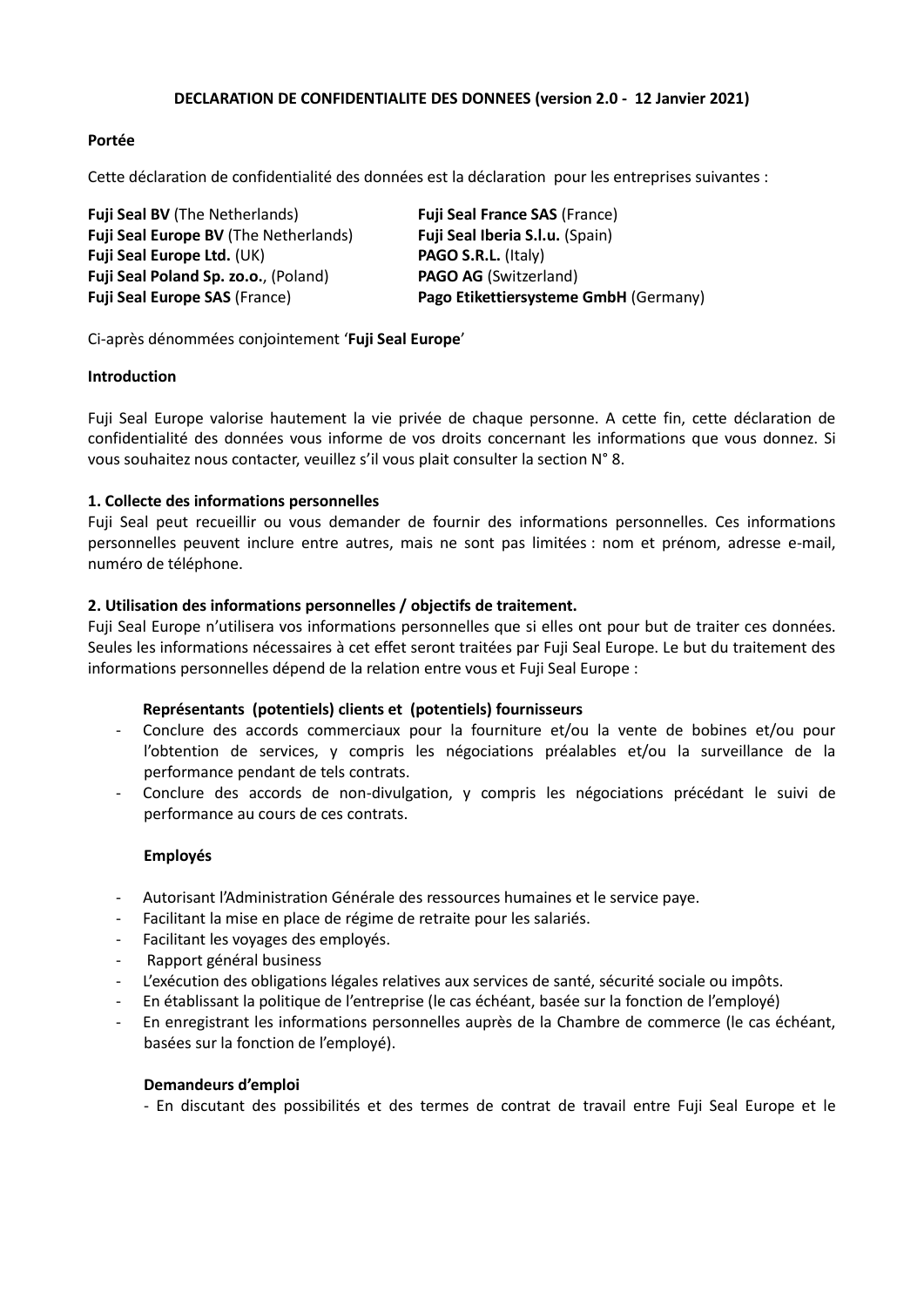## demandeur d'emploi

En plus des objectifs mentionnés ci-dessus, Fuji Seal Europe peut collecter et divulguer vos informations personnelles au cas où la loi l'exige.

### **3. Base légale pour le traitement**

Fuji Seal Europe traitera uniquement les informations personnelles pour lesquelles elle possède une base légale pour leur traitement. Les bases légales pour le traitement de vos informations personnelles sont l'exécution du contrat, le respect d'une obligation légale et l'intérêt légitime. Fuji Seal Europe tiendra compte de vos intérêts légitimes par rapport à vos intérêts personnels, en tenant compte également de vos attentes lorsque vous nous fournirez vos informations personnelles et l'étendue de vos informations personnelles.

Seulement dans des cas exceptionnels, Fuji Seal Europe s'appuiera sur le consentement juridique pour le traitement. Si tel est le cas, votre consentement sera demandé explicitement par écrit.

### **4. Partage de vos informations personnelles**

Fuji Seal Europe peut divulguer ou partager vos informations personnelles avec d'autres entités juridiques au sein de Fuji Seal Europe, Filiales de Fuji Seal en-dehors de la région économique Européenne et/ou de tiers. Vos informations personnelles ne seront partagées que dans le même but que les informations initialement collectées ou fournies par vous à Fuji Seal Europe

Si vos informations sont partagées, Fuji Seal Europe s'assure que toute personne avec laquelle elles sont partagées ou divulguées est légalement tenue de traiter ces informations personnelles, uniquement et conformément aux termes de cette déclaration de confidentialité des données.

### **5. Sécurité des données**

Fuji Seal peut stocker vos informations personnelles numériquement et/ou physiquement. Pour éviter la perte, la mauvaise utilisation ou la modification de vos informations personnelles, Fuji Seal Europe prendra techniquement des mesures pour organiser celles-ci. Les mesures en tant que telles incluent, mais ne sont pas limitées, à restreindre l'accès à des informations personnelles par le biais de mesures informatiques et/ou limiter l'accès physique à des informations personnelles.

#### **6. Conservation des données**

Fuji Seal s'efforce de garder la période de conservation de vos données personnelles aussi courte que légalement possible. La période de conservation applicable dépend de votre relation avec Fuji Seal Europe :

#### **Représentants (potentiels) clients et (potentiels) fournisseurs**

Les informations personnelles sont conservées jusqu'à l'exécution du contrat (signature). Après cette période, vos données personnelles sont archivées pour référence future.

#### **Employés**

Les informations personnelles sont supprimées lorsque l'emploi prend fin. Si légalement nécessaire, les informations personnelles sont conservées pendant la période requise légalement.

#### **Demandeurs d'emplois**

Les informations personnelles sont supprimées après passage de la période probatoire du job pour lequel vous postulez.

## **7. Vos droits**

Afin de protéger votre vie privée, vous avez le droit de :

- demander l'accès à (ou recevoir une copie de) toutes vos informations personnelles traitées par Fuji Seal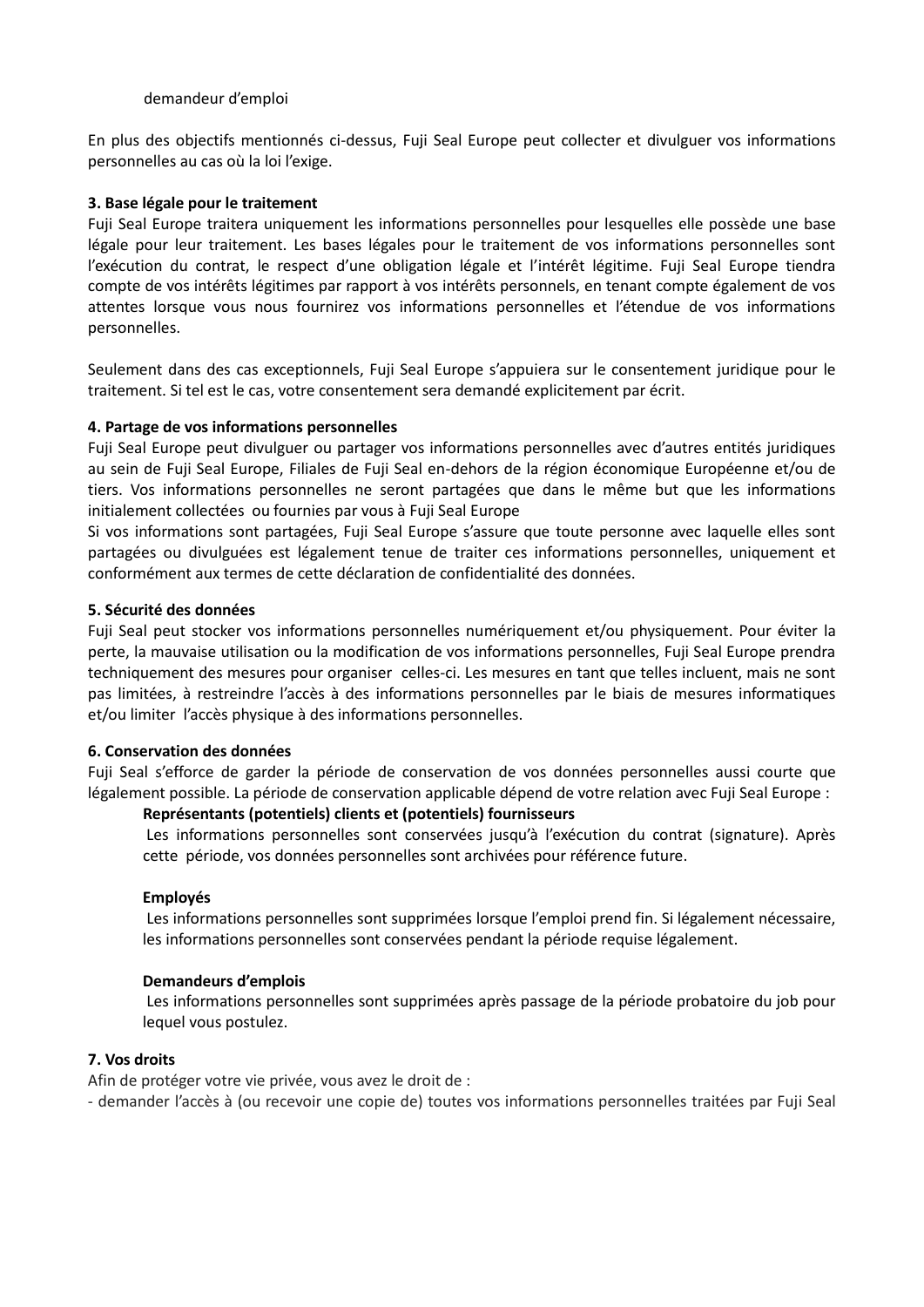Europe.

- corriger vos données personnelles traitées par Fuji Seal Europe.

- Effacement de vos informations personnelles traitées par Fuji Seal Europe (ce n'est pas un droit absolu)

- Limiter le traitement de vos informations personnelles Fuji Seal Europe (ce n'est pas un droit absolu).

- s'opposer au traitement de vos informations personnelles par Fuji Seal Europe (ce n'est pas un droit absolu)

- droit de retirer votre consentement si le traitement de vos données personnelles est basé sur votre consentement.

- Déposer une plainte auprès des autorités de surveillance.

## **8. Informations Contacts**

Si vous souhaitez faire valoir vos droits (voir section 7), veuillez trouver nos coordonnées ci-dessous :

| <b>Adresses</b>       | Responsible de la                                                                                                                                                                                                                                                                                                                                                                                                                                                                  | e-mail                                                                                                             |
|-----------------------|------------------------------------------------------------------------------------------------------------------------------------------------------------------------------------------------------------------------------------------------------------------------------------------------------------------------------------------------------------------------------------------------------------------------------------------------------------------------------------|--------------------------------------------------------------------------------------------------------------------|
|                       | protection des                                                                                                                                                                                                                                                                                                                                                                                                                                                                     |                                                                                                                    |
|                       | données                                                                                                                                                                                                                                                                                                                                                                                                                                                                            |                                                                                                                    |
| Jacob Marisstraat 2   | Mr. H. Usui                                                                                                                                                                                                                                                                                                                                                                                                                                                                        | dpo@eu.fujiseal.com                                                                                                |
| 5753 DB Deurne        |                                                                                                                                                                                                                                                                                                                                                                                                                                                                                    |                                                                                                                    |
| The Netherlands       |                                                                                                                                                                                                                                                                                                                                                                                                                                                                                    |                                                                                                                    |
|                       |                                                                                                                                                                                                                                                                                                                                                                                                                                                                                    | dpo@eu.fujiseal.com                                                                                                |
|                       |                                                                                                                                                                                                                                                                                                                                                                                                                                                                                    |                                                                                                                    |
|                       |                                                                                                                                                                                                                                                                                                                                                                                                                                                                                    |                                                                                                                    |
|                       |                                                                                                                                                                                                                                                                                                                                                                                                                                                                                    | dpo@eu.fujiseal.com                                                                                                |
|                       |                                                                                                                                                                                                                                                                                                                                                                                                                                                                                    |                                                                                                                    |
|                       |                                                                                                                                                                                                                                                                                                                                                                                                                                                                                    |                                                                                                                    |
|                       |                                                                                                                                                                                                                                                                                                                                                                                                                                                                                    | dpo@eu.fujiseal.com                                                                                                |
|                       |                                                                                                                                                                                                                                                                                                                                                                                                                                                                                    |                                                                                                                    |
|                       |                                                                                                                                                                                                                                                                                                                                                                                                                                                                                    |                                                                                                                    |
|                       |                                                                                                                                                                                                                                                                                                                                                                                                                                                                                    | dpo@eu.fujiseal.com                                                                                                |
|                       |                                                                                                                                                                                                                                                                                                                                                                                                                                                                                    |                                                                                                                    |
|                       |                                                                                                                                                                                                                                                                                                                                                                                                                                                                                    |                                                                                                                    |
|                       |                                                                                                                                                                                                                                                                                                                                                                                                                                                                                    | dpo@eu.fujiseal.com                                                                                                |
|                       |                                                                                                                                                                                                                                                                                                                                                                                                                                                                                    |                                                                                                                    |
| France                |                                                                                                                                                                                                                                                                                                                                                                                                                                                                                    |                                                                                                                    |
| Gran Via de les Corts | Mr. H. Usui                                                                                                                                                                                                                                                                                                                                                                                                                                                                        | dpo@eu.fujiseal.com                                                                                                |
| Catalanes             |                                                                                                                                                                                                                                                                                                                                                                                                                                                                                    |                                                                                                                    |
| 630 08007 Barcelona   |                                                                                                                                                                                                                                                                                                                                                                                                                                                                                    |                                                                                                                    |
|                       |                                                                                                                                                                                                                                                                                                                                                                                                                                                                                    |                                                                                                                    |
|                       | Mr. S. Zanetti                                                                                                                                                                                                                                                                                                                                                                                                                                                                     | dpo@eu.fujiseal.com                                                                                                |
|                       |                                                                                                                                                                                                                                                                                                                                                                                                                                                                                    |                                                                                                                    |
| Italy                 |                                                                                                                                                                                                                                                                                                                                                                                                                                                                                    |                                                                                                                    |
|                       | Mrs. M. Sauer-                                                                                                                                                                                                                                                                                                                                                                                                                                                                     | dpo@eu.fujiseal.com                                                                                                |
|                       | Ploegmakers                                                                                                                                                                                                                                                                                                                                                                                                                                                                        |                                                                                                                    |
| Switzerland           |                                                                                                                                                                                                                                                                                                                                                                                                                                                                                    |                                                                                                                    |
|                       |                                                                                                                                                                                                                                                                                                                                                                                                                                                                                    | dpo@eu.fujiseal.com                                                                                                |
|                       |                                                                                                                                                                                                                                                                                                                                                                                                                                                                                    |                                                                                                                    |
|                       |                                                                                                                                                                                                                                                                                                                                                                                                                                                                                    |                                                                                                                    |
|                       | Jacob Marisstraat 2<br>5753 DB Deurne<br>The Netherlands<br>ul. Wschodnia 2<br>99-300, Kutno<br>Poland<br><b>Scimitar Close</b><br>Gillingham Business Park<br>Kent ME8 ORJ<br>United Kingdom<br>Route de Luxeuil-Les Bains<br>70220 Fougerolles<br>France<br>Route de Luxeuil-Les Bains,<br>70220 Fougerolles<br>Spain<br>Via Enzo Ferrari 33 Rivalta<br>IT-46040 Rodigo (MN)<br>Werdenstrasse 85<br>CH-9472 Grabs SG<br>Gutenbergstrasse 9<br>DE-72631 Aichtal - Aich<br>Germany | Mr. H. Usui<br>Mrs. D. Bartoszak<br>Mr. P. Westrop<br>Mr. H. Usui<br>Mr. S. Andre<br>Mrs. M. Sauer-<br>Ploegmakers |

Si vous souhaitez deposer une plainte auprès des autorités de surveillance, veuillez-vous reporter aux sites Web ci-dessous :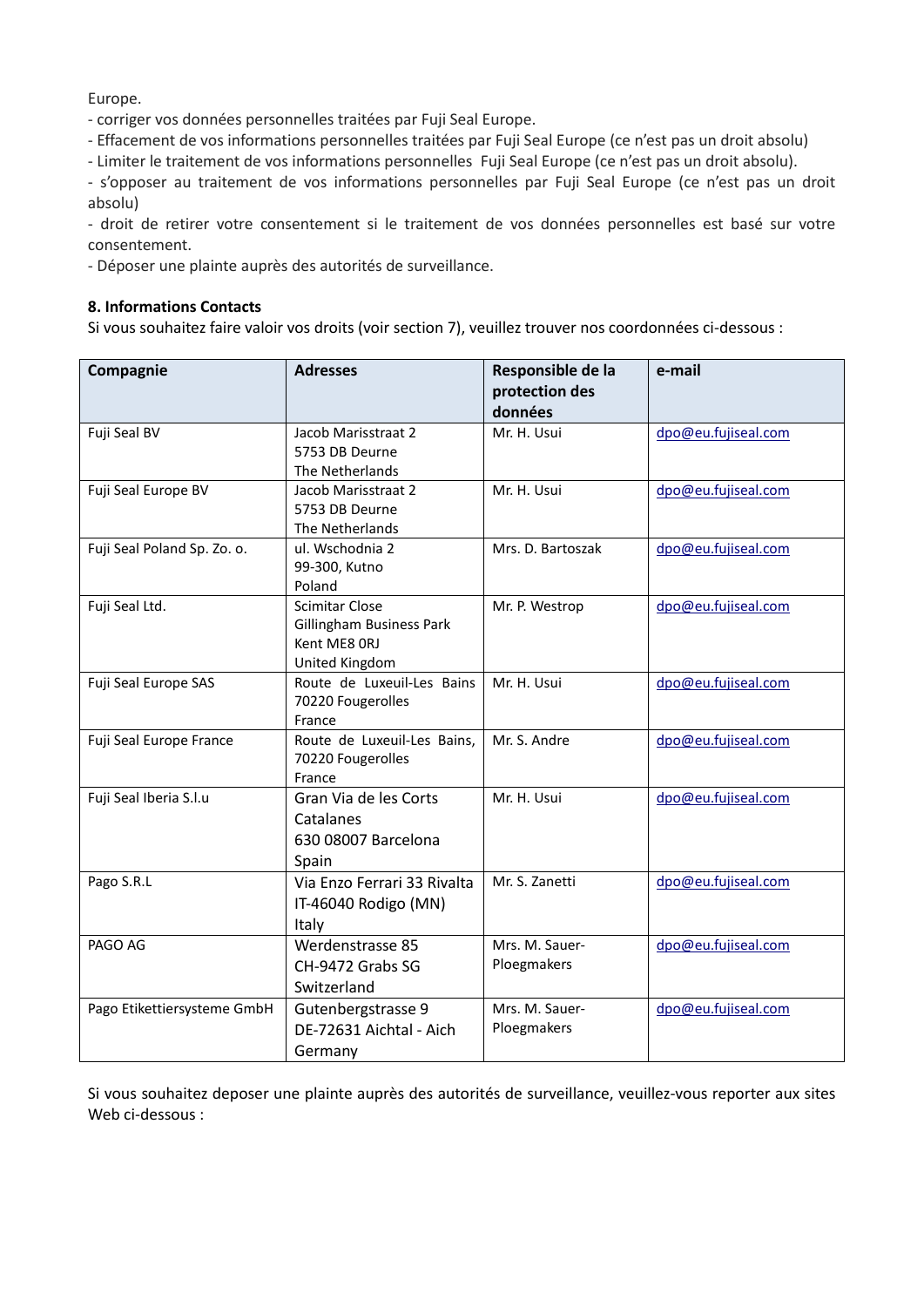| Pays            | <b>Noms</b>                       | <b>Adresse Web</b>                   |
|-----------------|-----------------------------------|--------------------------------------|
| The Netherlands | Autoriteit Persoonsgegevens       | www.autoriteitpersoonsgegevens.nl/nl |
| Poland          | <b>GIODO</b>                      | www.giodo.gov.pl                     |
| United Kingdom  | Information Commissioner's Office | https://ico.org.uk/                  |
| France          | <b>CNIL</b>                       | https://www.cnil.fr/professionnel    |
| Spain           | <b>AGPD</b>                       | www.agpd.es                          |
| Italy           | Garante Privacy                   | www.garanteprivacy.it                |
| Switzerland     | <b>EDÖB</b>                       | www.edoeb.admin.ch                   |
| Germany         | <b>BFDI</b>                       | www.bfdi.bund.de                     |

# **9. Mise à jour de cette déclaration**

Fuji Seal Europe peut metre à jour cette declaration de confidentialité des données en postant une nouvelle version sur le site Web de Fuji Seal. Nous vous conseillons donc de consulter cette page occasionnellement pour vous assurer que vous êtes familiarisé avec notre déclaration de confidentialité des données.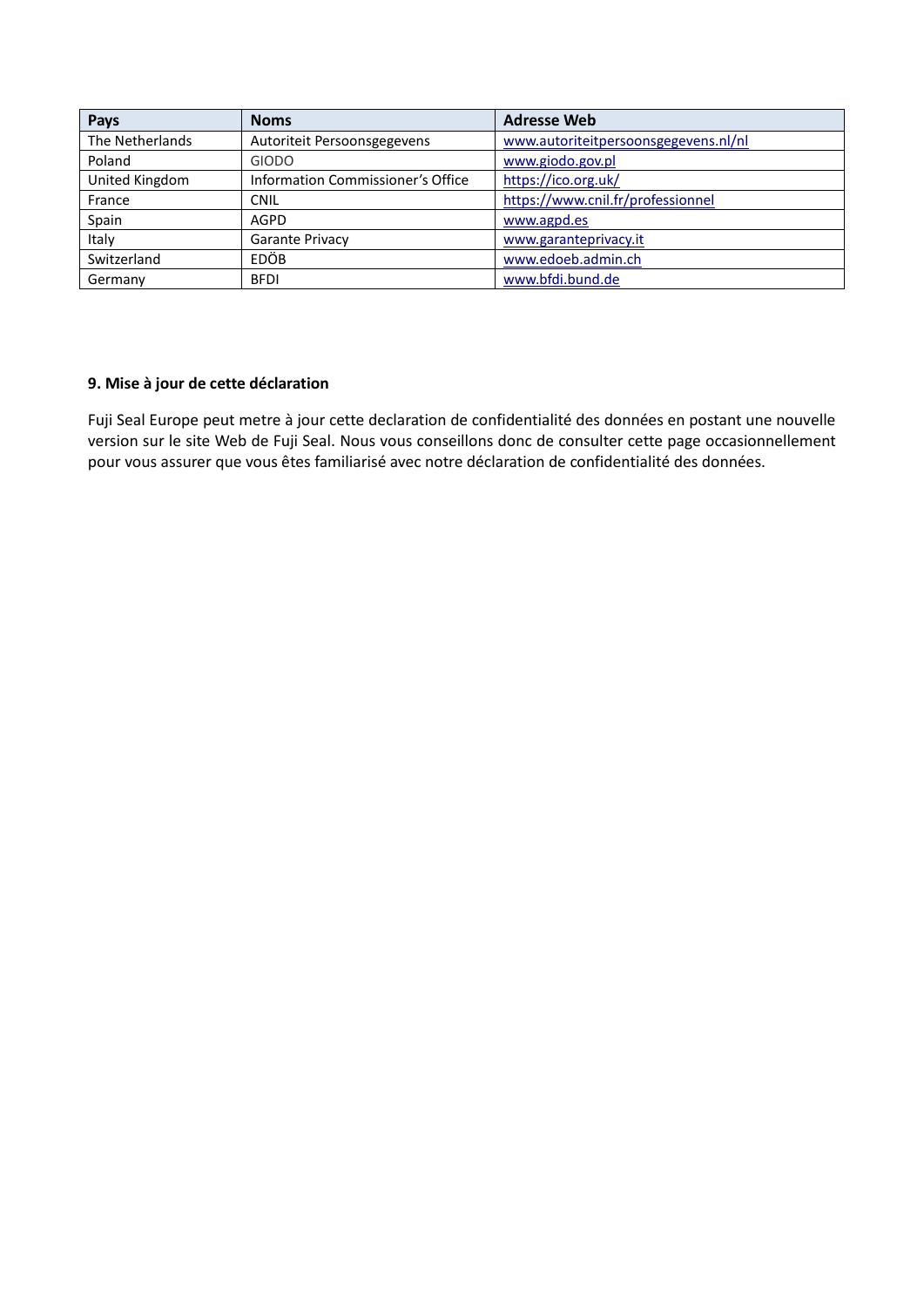# **OŚWIADCZENIE O OCHRONIE PRYWATNOŚCI DANYCH (wersja 2.0, 4 stycznia 2021)**

# **Zakres**

Niniejsze Oświadczenie o Ochronie Prywatności Danych stanowi oświadczenie następujących spółek:

**Fuji Seal BV** (Holandia) **Fuji Seal France SAS** (Francja) **Fuji Seal Europe BV** (Holandia) **Fuji Seal Iberia S.l.u.** (Hiszpania) **Fuji Seal Europe Ltd.** (Zjednoczone Królestwo) **PAGO S.R.L.** (Włochy) **Fuji Seal Poland Sp. zo.o.**, (Polska) **PAGO AG** (Szwajcaria) **Fuji Seal Europe SAS** (Francja) **Pago Etikettiersysteme GmbH** (Niemcy)

Rzeczone spółki są zwane łącznie "**Fuji Seal Europe".** 

# **Wstęp**

Fuji Seal Europe respektuje prywatność osób. Stosownie do tego, niniejsze oświadczenie o ochronie prywatności danych informuje o przetwarzaniu danych osobowych ujawnianych Fuji Seal Europe oraz o odnośnych prawach podmiotu tych danych. W celu kontaktowania się z nami, prosimy zapoznać się z częścią 8.

# **1. Gromadzenie danych osobowych**

Fuji Seal może gromadzić lub zwracać się z prośbą o ujawnienie danych osobowych, obejmujących m.in.: imię i nazwisko, adres email (pracy) i/lub numer telefonu (do pracy).

# **2. Wykorzystywanie danych osobowych / cel przetwarzania**

Fuji Seal Europe będzie przetwarzać (wykorzystywać) dane osobowe podmiotu danych wyłącznie w przypadku posiadania celu rzeczonego przetwarzania. Fuji Seal Europe będzie przetwarzać wyłącznie informacje niezbędne do realizacji tego celu. Cel przetwarzania danych osobowych zależy od relacji łączącej Fuji Seal Europe i podmiot danych:

# **Przedstawiciele (potencjalnych) Klientów i (potencjalnych) Dostawców**

- ⚫ Zawieranie umów handlowych dostawy i/lub sprzedaży towarów i/lub świadczenia bądź korzystania z usług, nie wyłączając negocjacji przed ich zawarciem i/lub monitorowania ich wykonania.
- ⚫ Zawieranie umów poufności, nie wyłączając negocjacji przed ich zawarciem i/lub monitorowania ich wykonania.

# **Pracownicy**

- ⚫ Potrzeby ogólnego zarządzania zasobami ludzkimi i zatrudniania.
- ⚫ Usprawnianie wdrażania pracowniczych systemów emerytalnych.
- ⚫ Usprawnianie podróży służbowych pracowników.
- ⚫ Ogólna sprawozdawczość handlowa.
- ⚫ Spełnianie obowiązków prawnych w zakresie usług medycyny pracy, ubezpieczenia społecznego i podatków.
- ⚫ Określanie polityk spółki (w stosownych przypadkach, na podstawie funkcji pracownika).
- ⚫ Rejestracja danych osobowych w Izbie Handlowej (w stosownych przypadkach, na podstawie funkcji pracownika).

# **Ubiegający się o pracę**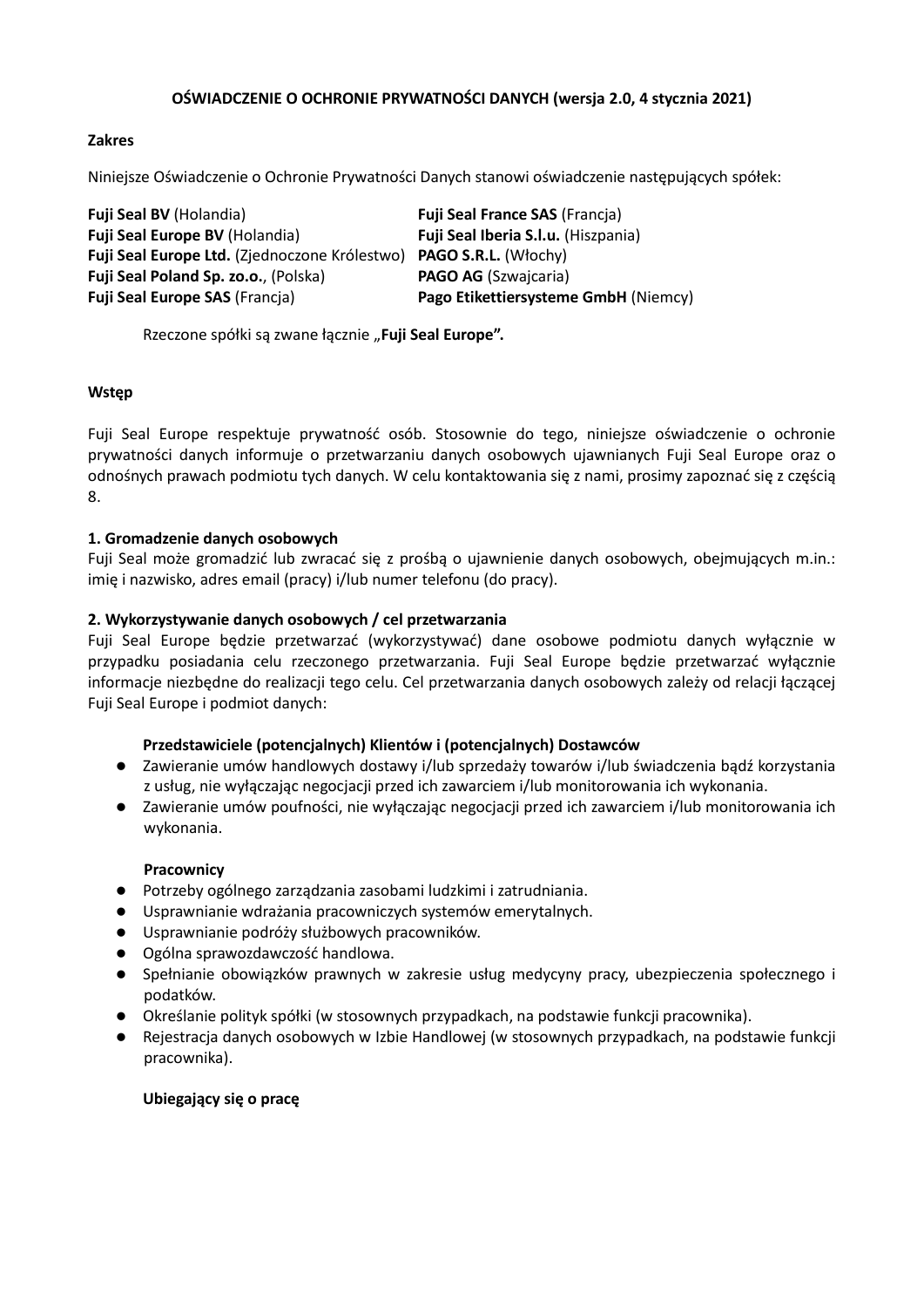- Omawianie możliwości i warunków zawarcia umowy o pracę przez Fuji Seal Europe i ubiegającego się o pracę.

Oprócz wyżej wymienionych celów, Fuji Seal Europe może gromadzić i ujawniać dane osobowe podmiotu danych w przypadkach wymaganych przez prawo.

# **3. Podstawa prawna przetwarzania danych**

Fuji Seal Europe będzie przetwarzać dane osobowe wyłącznie w ramach istnienia podstawy prawnej ich przetwarzania. Podstawy prawne przetwarzania danych osobowych obejmują wykonanie umowy, spełnianie obowiązku prawnego i prawnie uzasadniony interes. Ten ostatni można interpretować jako interes handlowy Fuji Seal Europe (realizowany przez zawieranie umów handlowych). W przypadku przetwarzania danych osobowych podmiotu danych na podstawie prawnej w postaci prawnie uzasadnionego interesu, Fuji Seal Europe będzie zachowywać równowagę między własnym prawnie uzasadnionym interesem a interesem osobistym podmiotu danych, uwzględniając oczekiwania, jakie posiadał w czasie przekazywania nam swych danych osobowych, a także zakres tych danych.

Jedynie w niezwykle wyjątkowych przypadkach Fuji Seal Europe będzie polegać na zgodzie jako podstawie prawnej przetwarzania danych. W takich przypadkach, podmiot danych będzie proszony o udzielenie wyraźnej zgody pisemnej.

# **4. Udostępnianie danych osobowych innym podmiotom**

Fuji Seal Europe może ujawniać lub udostępniać dane osobowe podmiotu danych innym podmiotom prawnym należącym do Fuji Seal Europe, spółek stowarzyszonych Fuji Seal poza Europejskim Obszarem Gospodarczym i/lub stronom trzecim. Dane osobowe będą ujawniane wyłącznie w ramach realizacji tego samego celu, dla którego były uprzednio gromadzone przez Fuji Seal Europe lub zostały ujawnione jej przez podmiot danych.

W przypadku udostępniania danych osobowych, Fuji Seal Europe gwarantuje, że każdy podmiot, któremu są one udostępniane lub ujawniane, jest prawnie zobowiązany do przetwarzania ich wyłącznie zgodnie z warunkami niniejszego oświadczenia o ochronie prywatności danych.

## **5. Bezpieczeństwo danych osobowych**

Fuji Seal może przechowywać dane osobowe podmiotu danych w formie cyfrowej i/lub fizycznej, W celu zapobiegania ich utracie, niewłaściwemu wykorzystywaniu lub zmianie, Fuji Seal Europe będzie stosować uzasadnione środki techniczne i organizacyjne, jako takie obejmujące m.in. ograniczenie dostępu do danych osobowych środkami teleinformatycznymi i/lub ograniczenie dostępu fizycznego do rzeczonych danych.

## **6. Zatrzymywanie danych osobowych**

Fuji Seal dokłada starań, aby stosować możliwie (prawnie) jak najkrótszy okres zatrzymywania danych osobowych. Obowiązujący okres zatrzymywania danych zależy od relacji łączącej Fuji Seal Europe i podmiot danych:

## **Przedstawiciele (potencjalnych) Klientów i (potencjalnych) Dostawców**

Dane osobowe są zatrzymywane do czasu zawarcia (podpisania) umowy, a następnie archiwizowane do wykorzystania w przyszłości.

## **Pracownicy**

Dane osobowe są usuwane po upływie okresu zatrudnienia. W przypadkach wymaganych przez prawo, dane osobowe są zatrzymywane przez okres wymagany przez prawo.

## **Ubiegający się o pracę**

Dane osobowe są usuwane po pomyślnym upływie okresu próbnego przewidzianego dla pracy, o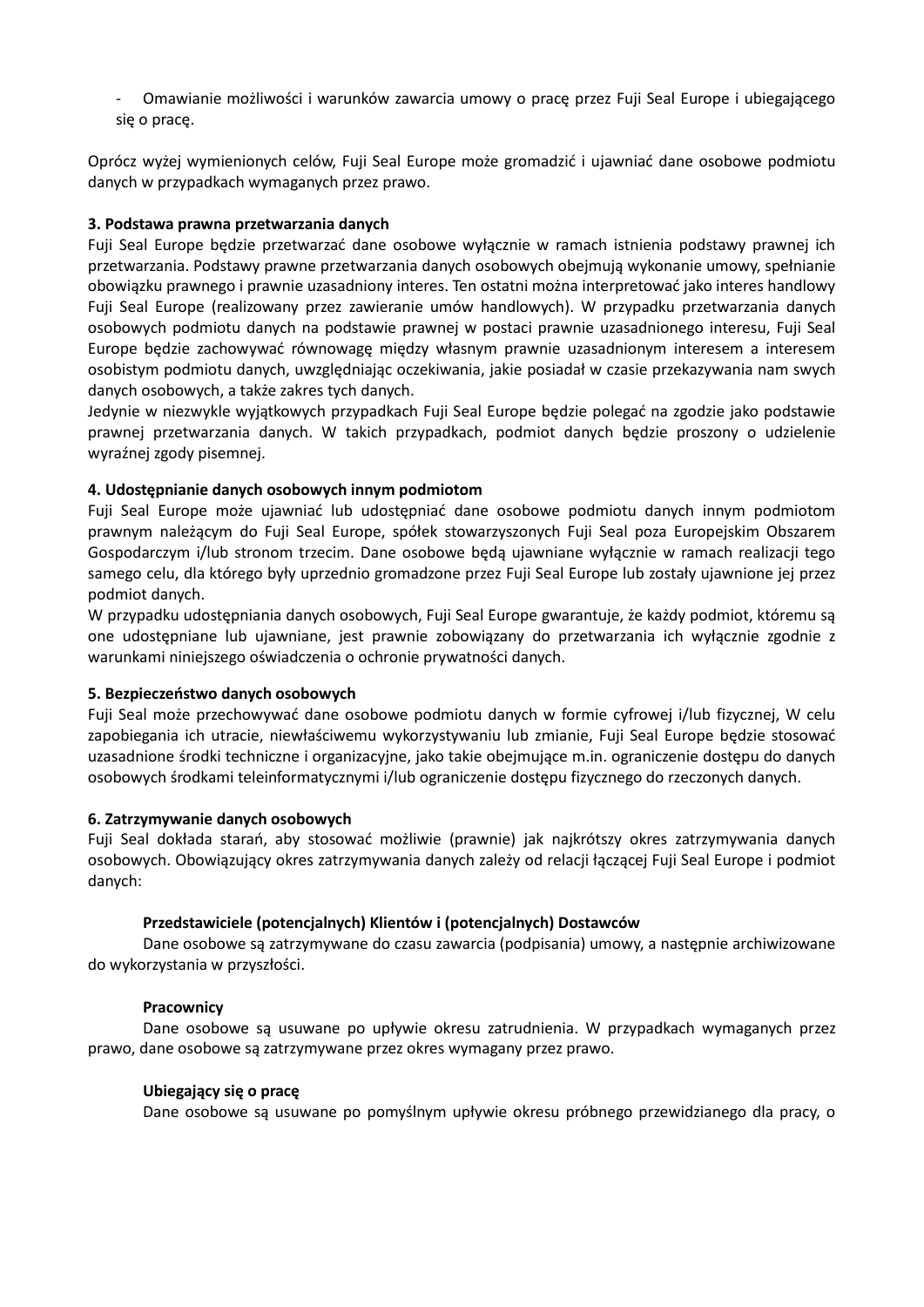którą ubiegał się kandydat.

# **7. Prawa podmiotu danych**

W ramach ochrony prywatności, podmiot danych ma prawo do:

- żądania dostępu do (otrzymania kopii) swych wszystkich danych osobowych przetwarzanych przez Fuji Seal Europe;

- sprostowania swych danych osobowych przetwarzanych przez Fuji Seal Europe;

- usunięcia swych danych osobowych przetwarzanych przez Fuji Seal Europe (nie jest to prawo bezwzględne);

- ograniczenia przetwarzania swych danych osobowych przez Fuji Seal Europe (nie jest to prawo bezwzględne);

- sprzeciwu wobec przetwarzania swych danych osobowych przez Fuji Seal Europe (nie jest to prawo bezwzględne);

- wycofania zgody na przetwarzanie swych danych osobowych w przypadku przetwarzania ich na podstawie zgody;

- wniesienia skargi do organu nadzorczego.

# **8. Dane kontaktowe**

W celu dochodzenia swych praw (patrz część 7), prosimy korzystać z naszych poniższych danych kontaktowych:

| Spółka                       | <b>Adres</b>                | Inspektor ochrony | <b>Email</b>        |
|------------------------------|-----------------------------|-------------------|---------------------|
|                              |                             | danych            |                     |
| Fuji Seal BV                 | Jacob Marisstraat 2         | Pan H. Usui       | dpo@eu.fujiseal.com |
|                              | 5753 DB Deurne              |                   |                     |
|                              | Holandia                    |                   |                     |
| Fuji Seal Europe BV          | Jacob Marisstraat 2         | Pan H. Usui       | dpo@eu.fujiseal.com |
|                              | 5753 DB Deurne              |                   |                     |
|                              | Holandia                    |                   |                     |
| Fuji Seal Poland Sp. z o. o. | ul. Wschodnia 2             | Pani D. Bartoszak | dpo@eu.fujiseal.com |
|                              | 99-300, Kutno               |                   |                     |
|                              | Polska                      |                   |                     |
| Fuji Seal Ltd.               | <b>Scimitar Close</b>       | Pan P. Westrop    | dpo@eu.fujiseal.com |
|                              | Gillingham Business Park    |                   |                     |
|                              | Kent ME8 ORJ                |                   |                     |
|                              | Zjednoczone Królestwo       |                   |                     |
| Fuji Seal Europe SAS         | Route de Luxeuil-Les Bains  | Pan H. Usui       | dpo@eu.fujiseal.com |
|                              | 70220 Fougerolles           |                   |                     |
|                              | Francja                     |                   |                     |
| Fuji Seal Europe France      | Route de Luxeuil-Les Bains, | Pan S. Andre      | dpo@eu.fujiseal.com |
|                              | 70220 Fougerolles           |                   |                     |
|                              | Francia                     |                   |                     |
| Fuji Seal Iberia S.l.u       | Gran Via de les Corts       | Pan H. Usui       | dpo@eu.fujiseal.com |
|                              | Catalanes                   |                   |                     |
|                              | 630 08007 Barcelona         |                   |                     |
|                              | Hiszpania                   |                   |                     |
| Pago S.R.L                   | Via Enzo Ferrari 33 Rivalta | Pan S. Zanetti    | dpo@eu.fujiseal.com |
|                              | IT-46040 Rodigo (MN)        |                   |                     |
|                              | Włochy                      |                   |                     |
| PAGO AG                      | Werdenstrasse 85            | Pani M. Sauer-    | dpo@eu.fujiseal.com |
|                              | CH-9472 Grabs SG            | Ploegmakers       |                     |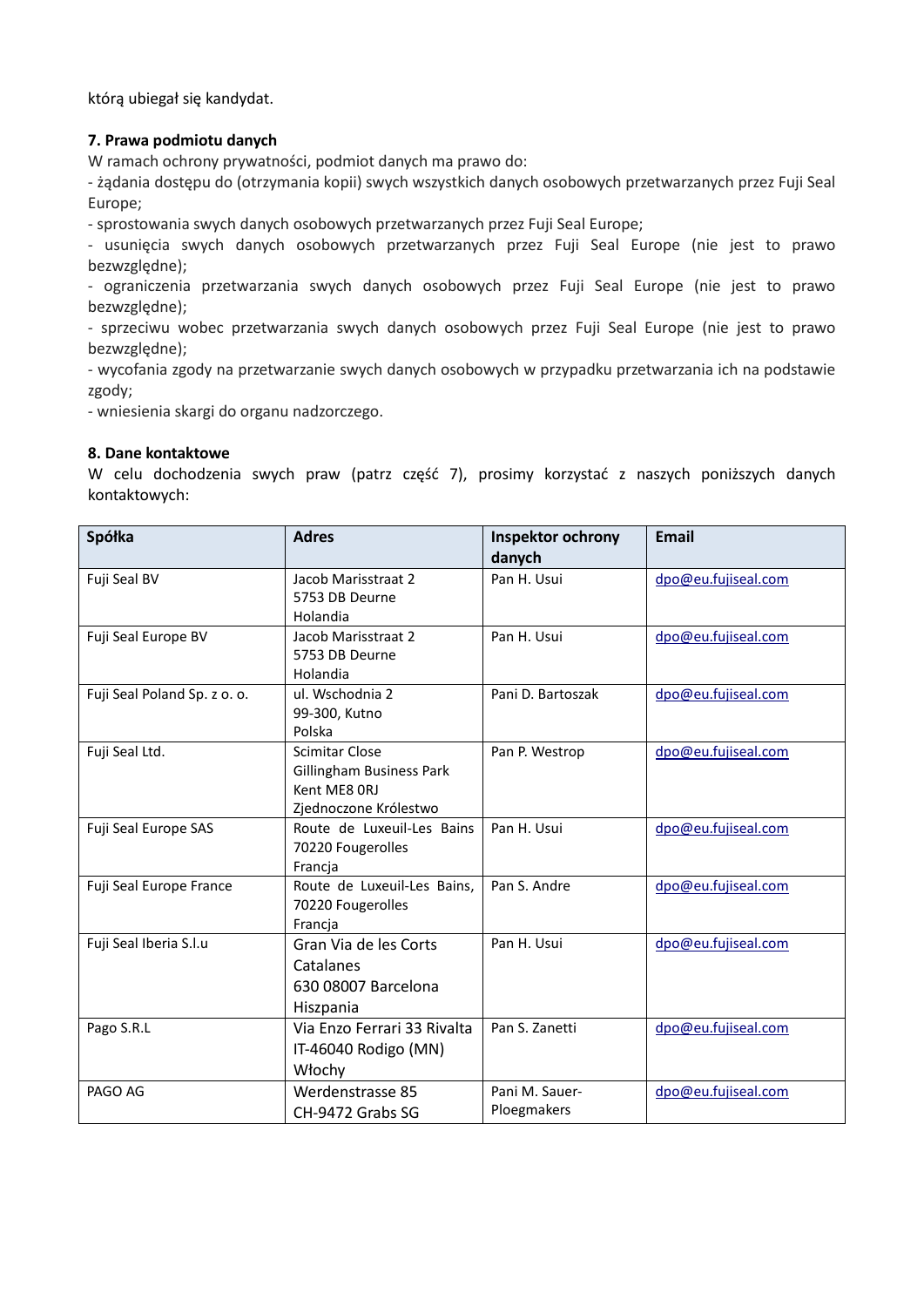|                             | <b>Szwaicaria</b>                                       |                               |                     |
|-----------------------------|---------------------------------------------------------|-------------------------------|---------------------|
| Pago Etikettiersysteme GmbH | Gutenbergstrasse 9<br>DE-72631 Aichtal - Aich<br>Niemcy | Pani M. Sauer-<br>Ploegmakers | dpo@eu.fujiseal.com |

W celu wniesienia skargi do organu nadzorczego, prosimy korzystać z następujących witryn sieciowych:

| <b>Kraj</b> | Nazwa organu                      | Adres witryny sieciowej              |
|-------------|-----------------------------------|--------------------------------------|
| Holandia    | Autoriteit Persoonsgegevens       | www.autoriteitpersoonsgegevens.nl/nl |
| Polska      | <b>GIODO</b>                      | www.giodo.gov.pl                     |
| Zjednoczone | Information Commissioner's Office | https://ico.org.uk/                  |
| Królestwo   |                                   |                                      |
| Francja     | <b>CNIL</b>                       | https://www.cnil.fr/professionnel    |
| Hiszpania   | <b>AGPD</b>                       | www.agpd.es                          |
| Włochy      | Garante Privacy                   | www.garanteprivacy.it                |
| Szwajcaria  | <b>EDÖB</b>                       | www.edoeb.admin.ch                   |
| Niemcy      | <b>BFDI</b>                       | www.bfdi.bund.de                     |

# **9. Aktualizacja niniejszego oświadczenia**

Fuji Seal Europe może aktualizować niniejsze Oświadczenie o Ochronie Prywatności Danych, zamieszczając jego nową wersję w witrynie sieciowej Fuji Seal. Dlatego też, zalecamy od czasu do czasu sprawdzać niniejszą stronę, aby upewnić się o znajomości naszego aktualnego Oświadczenia o Ochronie Prywatności Danych.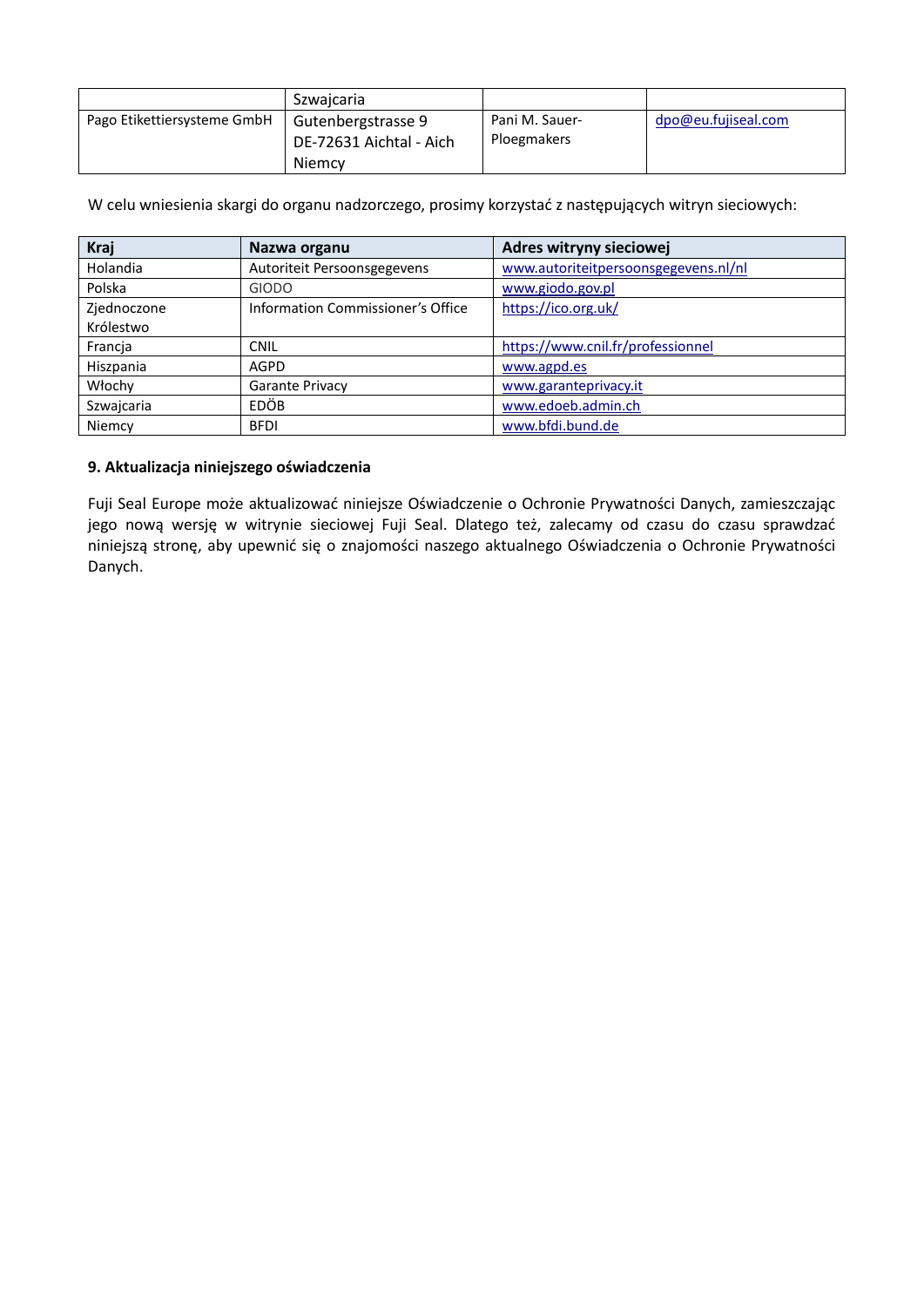# **DATENSCHUTZERKLÄRUNG (Version 2.0, 12.Januar 2021)**

## **Geltungsbereich**

Diese Datenschutzerklärung ist die Datenschutzerklärung der folgenden Unternehmen:

| <b>Fuji Seal France SAS (Frankreich)</b>  |
|-------------------------------------------|
| <b>Fuji Seal Iberia S.I.u.</b> (Spanien)  |
| PAGO S.R.L. (Italien)                     |
| <b>PAGO AG (Schweiz)</b>                  |
| Pago Etikettiersysteme GmbH (Deutschland) |
|                                           |

nachfolgend gemeinsam als "**Fuji Seal Europe**" bezeichnet

### **Einleitung**

Fuji Seal Europe achtet die Privatsphäre des Einzelnen sehr. Zu diesem Zweck gibt Ihnen diese Datenschutzerklärung Informationen über die Verarbeitung der personenbezogenen Daten, die Sie Fuji Seal Europe zur Verfügung stellen, und informiert Sie über Ihre Rechte in Bezug auf deren Verarbeitung. Wenn Sie mit uns in Kontakt treten möchten, sehen Sie bitte in Abschnitt 8 nach.

### **1. Erhebung persönlicher Daten**

Fuji Seal kann personenbezogene Daten erheben oder Sie bitten, diese zur Verfügung zu stellen. Diese personenbezogenen Daten können unter anderem Folgendes umfassen: Vor- und Nachname, E-Mail-Adresse (Arbeit) und/oder Telefonnummer (Arbeit).

#### **2. Verwendung von personenbezogenen Daten / Zweck der Verarbeitung**

Fuji Seal Europe wird Ihre personenbezogenen Daten nur dann verarbeiten (nutzen), wenn es einen Grund (Zweck) für die Verarbeitung dieser Daten gibt. Es werden nur die Informationen von Fuji Seal Europe verarbeitet, die notwendig sind, um diesen Zweck zu erreichen. Der Zweck der Verarbeitung Ihrer personenbezogenen Daten hängt von der Beziehung zwischen Ihnen und Fuji Seal Europe ab:

## **Vertreter von (potenziellen) Kunden und (potenziellen) Lieferanten**

- Abschluss von Handelsverträgen über die Lieferung und/oder den Verkauf von Waren und/oder die Erbringung oder Erlangung von Dienstleistungen, einschließlich der vorhergehenden Verhandlungen und/oder der Leistungsüberwachung während dieser Verträge;
- Abschluss von Vertraulichkeitsvereinbarungen, einschließlich der vorhergehenden Verhandlungen und/oder der Leistungsüberwachung während dieser Verträge;

#### **Mitarbeiter**

- Ermöglichung der allgemeinen Personalverwaltung und Lohnbuchhaltung;
- Erleichterung der Einrichtung von Rentenplänen für Mitarbeiter;
- Erleichterung der Reisen von Mitarbeitern;
- allgemeine Geschäftsberichtserstattung;
- Erfüllung von gesetzlichen Verpflichtungen in Bezug auf arbeitsmedizinische Leistungen, Sozialversicherung oder Steuern;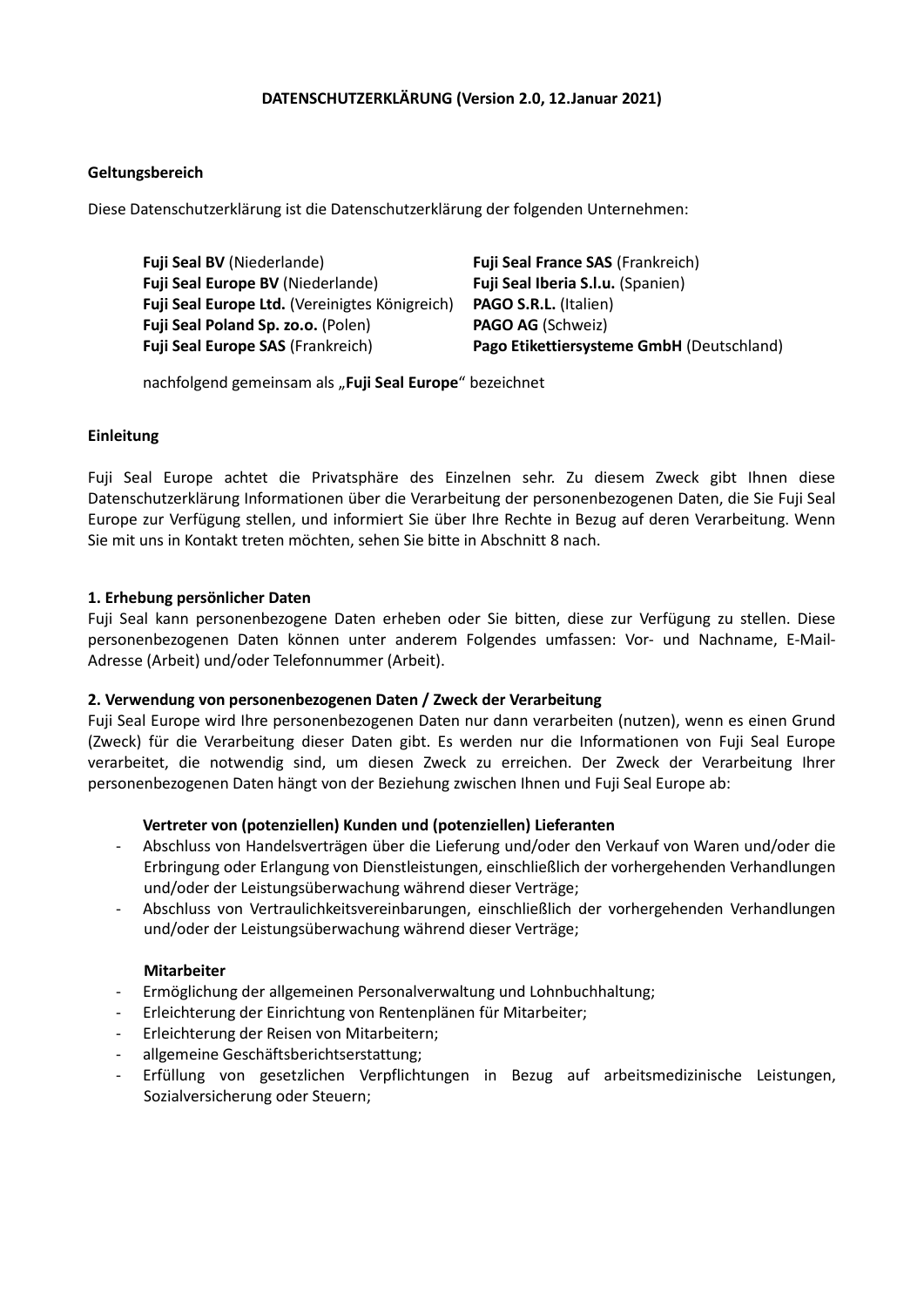- Festlegung von Unternehmensrichtlinien (ggf. basierend auf der Funktion des Mitarbeiters);
- Registrierung der personenbezogenen Daten bei der Handelskammer (ggf. basierend auf der Funktion des Mitarbeiters).

### **Stellenbewerber**

Besprechung der Möglichkeiten und Bedingungen für die Aufnahme eines Arbeitsverhältnisses zwischen Fuji Seal Europe und dem Stellenbewerber.

Zusätzlich zu den obigen Zwecken kann Fuji Seal Europe Ihre personenbezogenen Daten erheben und offenlegen, sofern dies gesetzlich vorgeschrieben wird.

## **3. Gesetzliche Grundlage für die Verarbeitung**

Fuji Seal Europe wird nur solche personenbezogenen Daten verarbeiten, für deren Verarbeitung es eine gesetzliche Grundlage gibt. Gesetzliche Grundlagen für die Verarbeitung Ihrer personenbezogenen Daten sind (die Erfüllung von) Verträge(n), die Befolgung von gesetzlichen Pflichten und legitime Interessen. Berechtigtes Interesse (durch den Abschluss von Handelsverträgen) kann als das kommerzielle Interesse von Fuji Seal Europe interpretiert werden. Wenn Ihre personenbezogenen Daten mit berechtigtem Interesse als Rechtsgrundlage verarbeitet werden, wird Fuji Seal Europe sein berechtigtes Interesse gegen Ihr individuelles Interesse bei der Bereitstellung Ihrer personenbezogenen Daten und ihren Umfang abwägen.

Nur in seltenen Ausnahmefällen wird sich Fuji Seal Europe auf eine Einwilligung als rechtmäßige Grundlage für die Verarbeitung verlassen. Wenn dies der Fall ist, wird Ihre Einwilligung ausdrücklich schriftlich erbeten.

#### **4. Weitergabe Ihrer personenbezogenen Daten**

Fuji Seal Europe kann Ihre personenbezogenen Daten gegenüber anderen juristischen Personen innerhalb von Fuji Seal Europe, verbundenen Unternehmen von Fuji Seal außerhalb der Europäischen Wirtschaftsregion und/oder Dritten offenlegen oder an sie weitergeben. Ihre personenbezogenen Daten werden nur geteilt, um den gleichen Zweck zu erreichen, zu dem die Informationen ursprünglich von Fuji Seal Europe erhoben oder von Ihnen zur Verfügung gestellt wurden.

Wenn Ihre Informationen geteilt werden, stellt Fuji Seal Europe sicher, dass jede Partei, der diese Daten mitgeteilt oder offengelegt werden, gesetzlich verpflichtet ist, solche personenbezogenen Daten nur gemäß den Bestimmungen dieser Datenschutzerklärung zu verarbeiten.

#### **5. Datensicherheit**

Fuji Seal kann Ihre personenbezogenen Daten digital und/oder physisch speichern. Um den Verlust, Missbrauch oder Änderungen Ihrer personenbezogenen Daten zu verhindern, wird Fuji Seal Europe angemessene technische und organisatorische Maßnahmen ergreifen. Maßnahmen als solche umfassen unter anderem Einschränkungen des Zugangs zu personenbezogenen Daten durch IKT-Maßnahmen und/oder Einschränken des physischen Zugriffs auf personenbezogene Daten.

#### **6. Aufbewahrung von Daten**

Fuji Seal bemüht sich, die Aufbewahrungsdauer Ihrer personenbezogenen Daten so kurz wie (rechtlich) möglich zu halten. Die geltende Aufbewahrungsfrist hängt von Ihrer Beziehung zu Fuji Seal Europe ab:

## **Vertreter von (potenziellen) Kunden und (potenziellen) Lieferanten**

Personenbezogene Daten werden bis zur Ausfertigung (Unterzeichnung) des Vertrags aufbewahrt. Nach diesem Zeitraum werden Ihre personenbezogenen

Daten zur späteren Referenz archiviert.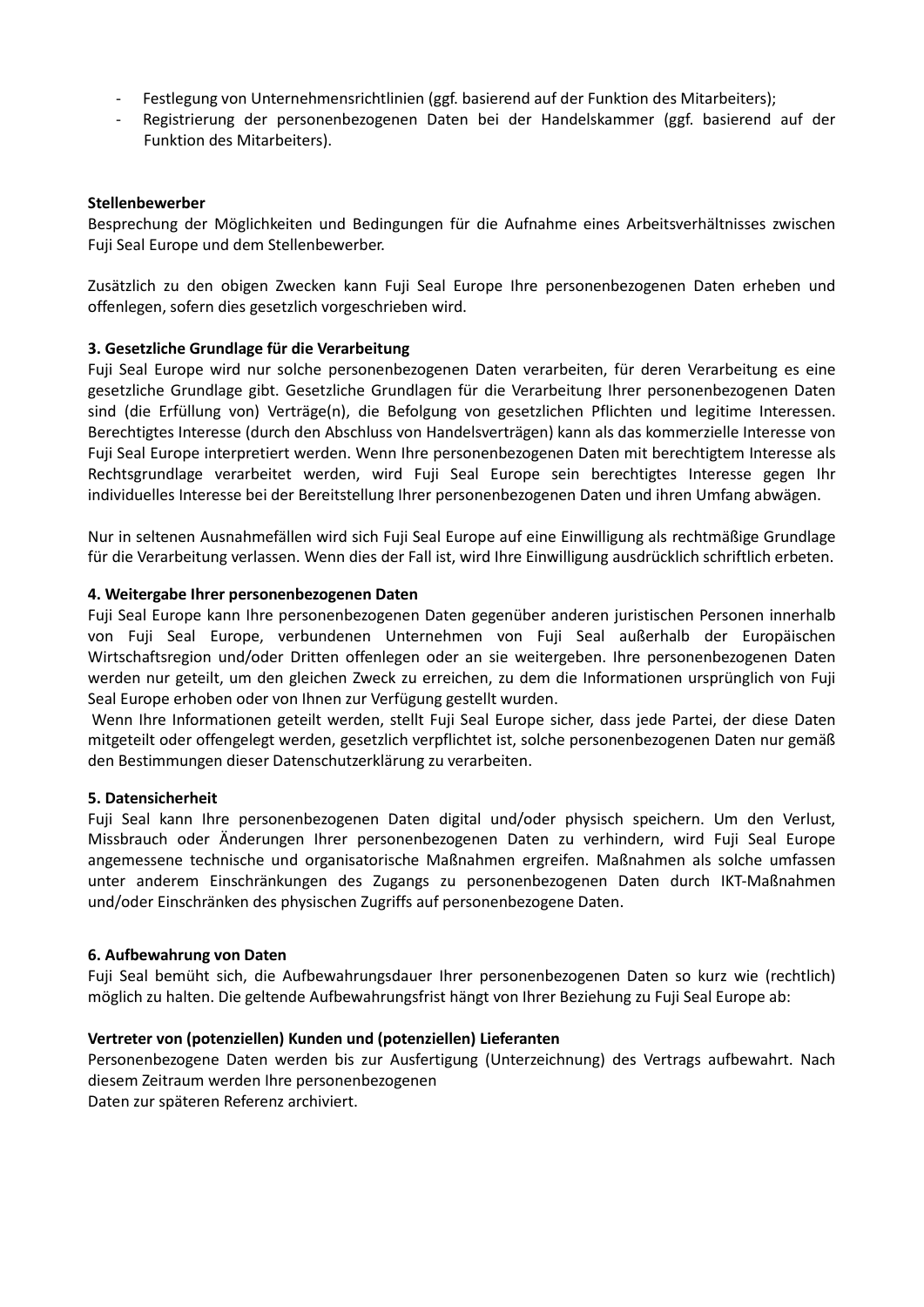# **Mitarbeiter**

Personenbezogene Daten werden gelöscht, wenn das Arbeitsverhältnis endet. Wenn gesetzlich vorgeschrieben, werden die personenbezogenen Daten

über den gesetzlich vorgeschriebenen Zeitraum hinweg aufbewahrt.

# **Stellenbewerber**

Personenbezogene Daten werden nach dem erfolgreichen Ablauf der Probezeit für die Stelle, für die Sie sich beworben haben, gelöscht.

# **7. Ihre Rechte**

Um Ihre Privatsphäre zu schützen, haben Sie das Recht auf:

- Beantragung des Zugriffs auf alle Ihre personenbezogenen Daten (Auskunftsrecht), die von Fuji Seal Europe verarbeitet werden (oder Erhalt einer Kopie davon);

- Berichtigung Ihrer personenbezogenen Daten, die von Fuji Seal Europe verarbeitet werden;

- Löschung Ihrer personenbezogenen Daten, die von Fuji Seal Europe verarbeitet werden (kein absolutes Recht);

- Beschränkung der Verarbeitung Ihrer personenbezogenen Daten durch Fuji Seal Europe (kein absolutes Recht);

- Widerspruch gegen die Verarbeitung Ihrer personenbezogenen Daten durch Fuji Seal Europe (kein absolutes Recht);

- Recht auf Widerruf der Einwilligung, wenn die Verarbeitung Ihrer personenbezogenen Daten auf Ihrer Einwilligung beruht;

- Einreichung einer Beschwerde bei den Aufsichtsbehörden.

# **8. Kontaktinformationen**

Wenn Sie Ihre Rechte wahrnehmen möchten (siehe Abschnitt 7), wenden Sie sich bitte an die folgenden Ansprechpartner:

| Unternehmen                 | <b>Anschrift</b>            | Datenschutzbeauftragter | E-Mail              |
|-----------------------------|-----------------------------|-------------------------|---------------------|
| Fuji Seal BV                | Jacob Marisstraat 2         | Herr H. Usui            | dpo@eu.fujiseal.com |
|                             | 5753 DB Deurne              |                         |                     |
|                             | Niederlande                 |                         |                     |
| Fuji Seal Europe BV         | Jacob Marisstraat 2         | Herr H. Usui            | dpo@eu.fujiseal.com |
|                             | 5753 DB Deurne              |                         |                     |
|                             | Niederlande                 |                         |                     |
| Fuji Seal Poland Sp. Zo. o. | ul. Wschodnia 2             | Frau D. Bartoszak       | dpo@eu.fujiseal.com |
|                             | 99-300, Kutno               |                         |                     |
|                             | Polen                       |                         |                     |
| Fuji Seal Ltd.              | Scimitar Close              | Herr P. Westrop         | dpo@eu.fujiseal.com |
|                             | Gillingham Business Park    |                         |                     |
|                             | Kent ME8 ORJ                |                         |                     |
|                             | Vereinigtes Königreich      |                         |                     |
| Fuji Seal Europe SAS        | Route de Luxeuil-Les Bains  | Herr H. Usui            | dpo@eu.fujiseal.com |
|                             | 70220 Fougerolles           |                         |                     |
|                             | Frankreich                  |                         |                     |
| Fuji Seal Europe France     | Route de Luxeuil-Les Bains, | Herr S. Andre           | dpo@eu.fujiseal.com |
|                             | 70220 Fougerolles           |                         |                     |
|                             | Frankreich                  |                         |                     |
| Fuji Seal Iberia S.l.u      | Gran Via de les Corts       | Herr H. Usui            | dpo@eu.fujiseal.com |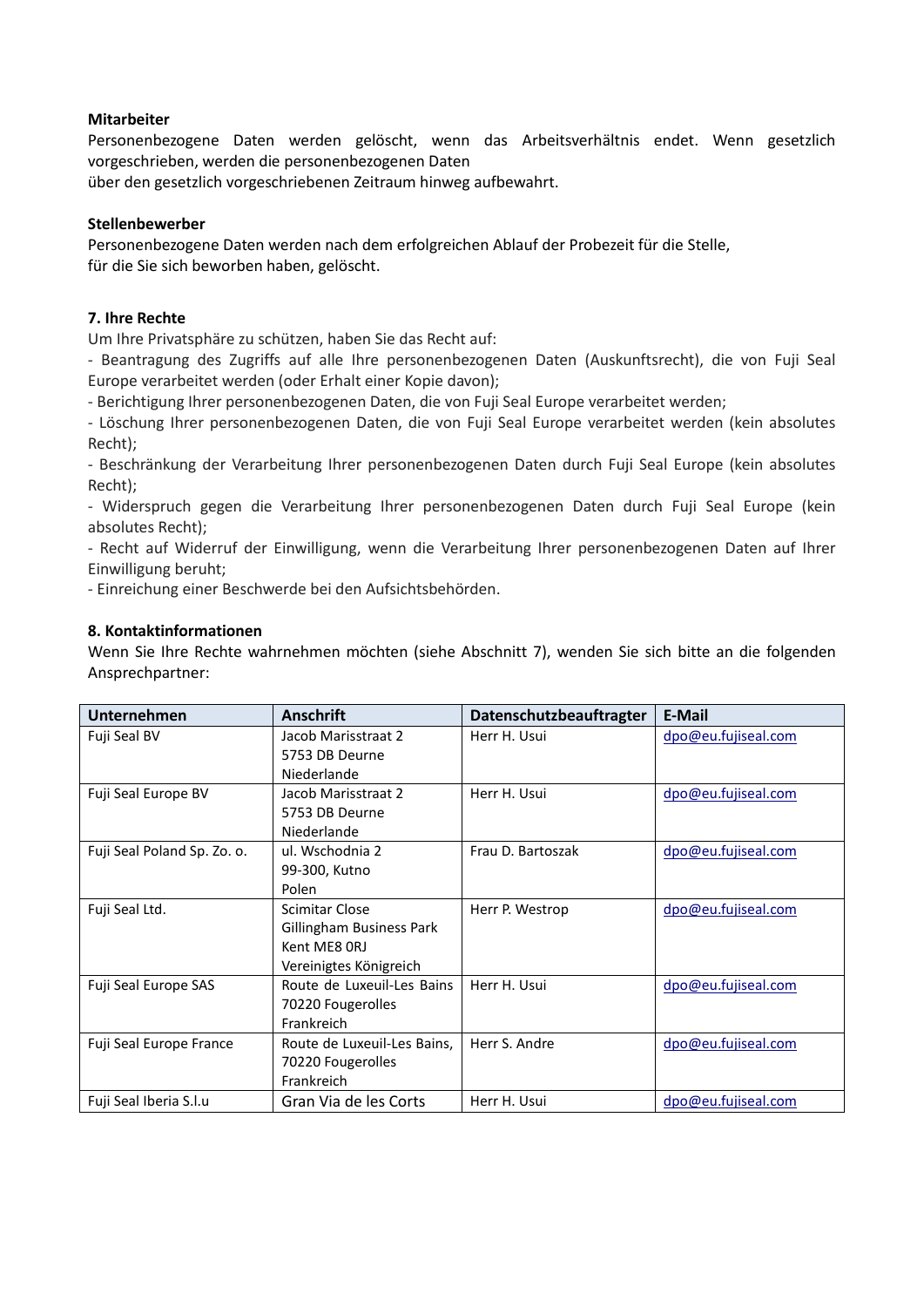|                                   | Catalanes<br>630 08007 Barcelona<br>Spanien                       |                           |                     |
|-----------------------------------|-------------------------------------------------------------------|---------------------------|---------------------|
| Pago S.R.L                        | Via Enzo Ferrari 33<br>Rivalta IT-46040 Rodigo<br>(MN)<br>Italien | Herr S. Zanetti           | dpo@eu.fujiseal.com |
| PAGO AG                           | Werdenstrasse 85<br>CH-9472 Grabs SG<br>Schweiz                   | Frau M. Sauer-Ploegmakers | dpo@eu.fujiseal.com |
| Etikettiersysteme<br>Pago<br>GmbH | Gutenbergstrasse 9<br>DE-72631 Aichtal - Aich<br>Deutschland      | Frau M. Sauer-Ploegmakers | dpo@eu.fujiseal.com |

Wenn Sie eine Beschwerde bei den Aufsichtsbehörden einreichen möchten, sehen Sie bitte auf den folgenden Websites nach:

| Land                   | <b>Name</b>                       | <b>Web-Adresse</b>                   |
|------------------------|-----------------------------------|--------------------------------------|
| Niederlande            | Autoriteit Persoonsgegevens       | www.autoriteitpersoonsgegevens.nl/nl |
| Polen                  | <b>GIODO</b>                      | www.giodo.gov.pl                     |
| Vereinigtes Königreich | Information Commissioner's Office | https://ico.org.uk/                  |
| Frankreich             | <b>CNIL</b>                       | https://www.cnil.fr/professionnel    |
| Spanien                | <b>AGPD</b>                       | www.agpd.es                          |
| <b>Italien</b>         | Garante Privacy                   | www.garanteprivacy.it                |
| Schweiz                | EDÖB                              | www.edoeb.admin.ch                   |
| Deutschland            | <b>BFDI</b>                       | www.bfdi.bund.de                     |

# **9. Aktualisierung dieser Erklärung**

Fuji Seal Europe kann diese Datenschutzerklärung aktualisieren, indem es eine neue Version auf der Website von Fuji Seal veröffentlicht. Wir raten Ihnen daher, diese Webseite gelegentlich zu besuchen, um sicherzustellen, dass Sie mit unserer aktuellen Datenschutzerklärung vertraut sind.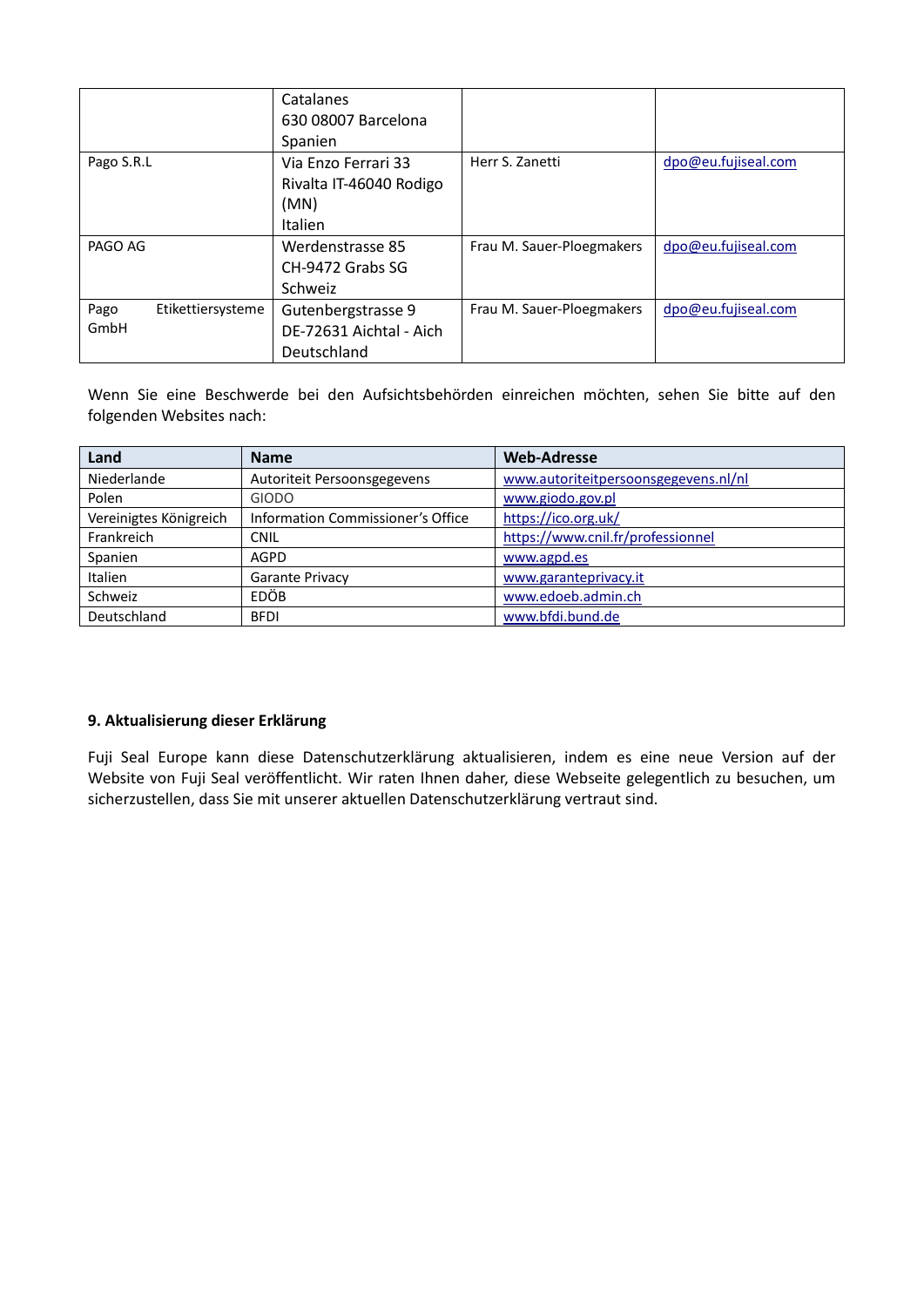# **Informativa sulla privacy dei dati (versione 2.0, 12 Gennaio 2021)**

# **Scopo**

La presente Informativa sulla privacy vale per le seguenti aziende:

**Fuji Seal BV** (Paesi Bassi) **Fuji Seal France SAS** (Francia) **Fuji Seal Europe BV** (Paesi Bassi) **Fuji Seal Europe Ltd.**(UK) **Fuji Seal Poland Sp. zo.o.**, (Polonia) **Fuji Seal Europe SAS** (Francia) **Fuji Seal Iberia S.l.u.** (Spagna) **PAGO S.R.L.** (Italy)

**PAGO AG**(Svizzera) **Pago Etikettiersysteme GmbH** (Germania)

Di seguito denominate come '**Fuji Seal Europe**'

# **Introduzione**

Fuji Seal Europe da molta importanza alla privacy del singolo. A tale scopo, questa informativa sulla privacy dei dati fornisce informazioni sull'elaborazione delle informazioni personali fornite a Fuji Seal Europe e informa l'utente dei propri diritti in merito a tale elaborazione. Per contatti, si veda la sezione 8.

# **1. Raccolta di dati personali**

Fuji Seal potrebbe raccogliere o potrebbe chiederti di fornire informazioni personali. Queste informazioni personali possono consistere, e non solo, in : nome e cognome, indirizzo e-mail (professionale) e /o numero di telefono (professionale).

# **2. Uso delle informazioni personali / scopo del trattamento dei dati**

Fuji Seal Europe elaborerà (utilizzerà) i dati personali solo se ha uno specifico scopo (obiettivo) . Solo le informazioni necessarie per raggiungere questo scopo verranno elaborate da Fuji Seal Europe. La finalità del trattamento dei dati personali dipende dal tipo rapporto che intercorre tra il singolo e Fuji Seal Europe:

# **Rappresentanti di (potenziali) clienti e (potenziali) fornitori**

- Stipula di accordi commerciali per la fornitura e / o la vendita di beni e / o la fornitura o l'ottenimento di servizi, comprese le negoziazioni precedenti e / o il monitoraggio delle prestazioni durante tali contratti; - Stipula di Accordi di non divulgazione, compresi i negoziati precedenti e / o il monitoraggio delle prestazioni durante tali contratti;

## **Dipendenti**

- Consentire l'amministrazione generale delle risorse umane e l'assunzione di personale;
- Facilitare l'istituzione di piani pensionistici per i dipendenti;
- Facilitare il viaggio dei dipendenti;
- Reportistica aziendale generale;
- Adempimento degli obblighi di legge relativi ai servizi di medicina del lavoro, alla sicurezza sociale o alle imposte;
- Definizione delle politiche aziendali (se applicabile, in base alla funzione del dipendente);
- Registrazione dei dati personali presso la Camera di Commercio (se applicabile, in base alla funzione dei dipendenti).

## **Candidati per il lavoro**

- Discutere le possibilità e le condizioni per stipulare un contratto di lavoro tra Fuji Seal Europe e il candidato.

Oltre alle finalità sopra citate, Fuji Seal Europe può raccogliere e divulgare i dati personali nel caso in cui sia richiesto dalla legge.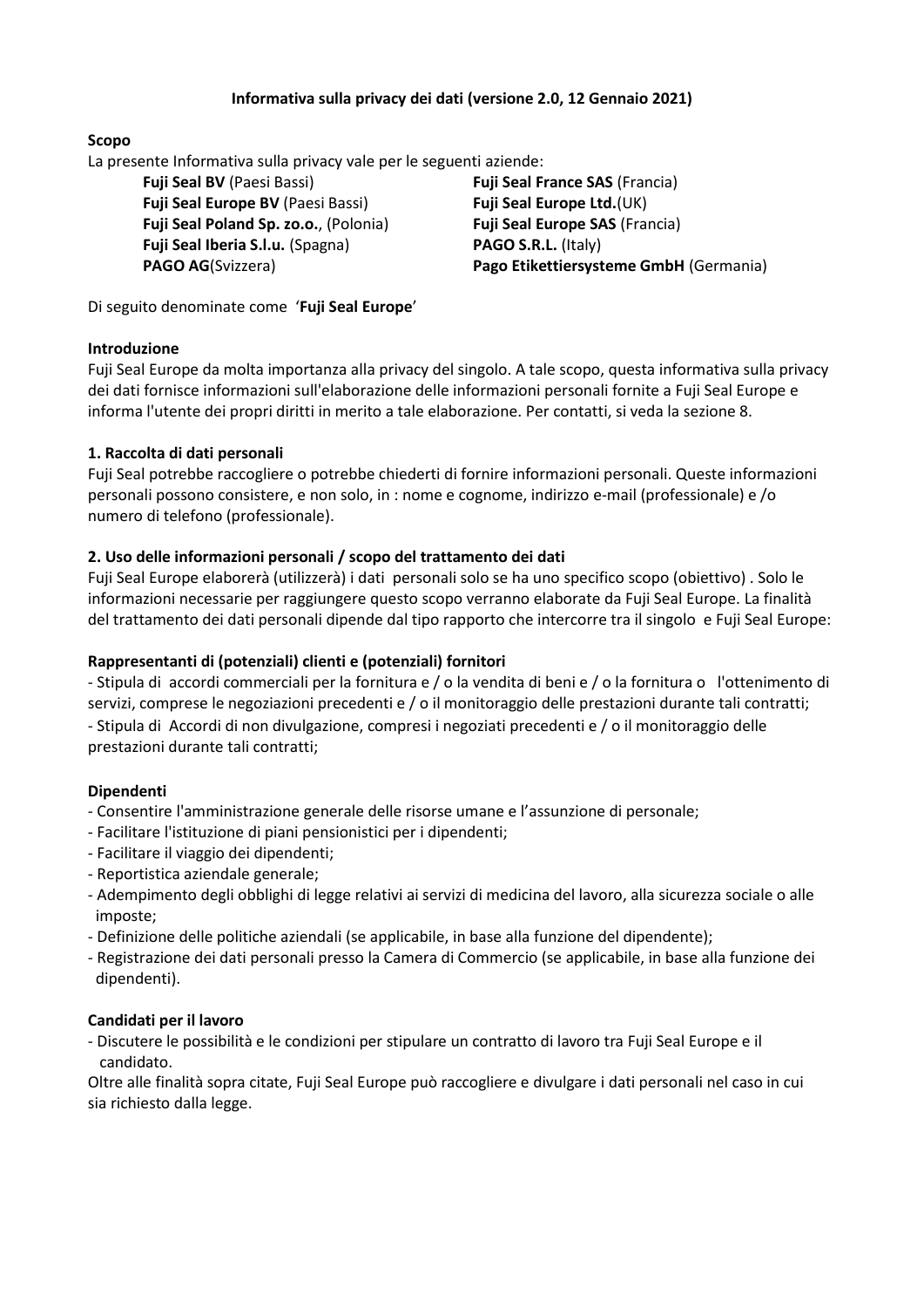# **3. Basi legali per l'elaborazione dei dati**

Fuji Seal Europe tratterà esclusivamente i dati personali per i quali dispone di una base legale per il loro trattamento. Le basi legali per il trattamento dei dati personali sono (l'esecuzione) del contratto, il rispetto di un obbligo legale e di un interesse legittimo. Interesse legittimo può essere interpretato come l'interesse commerciale di Fuji Seal Europe (nella stipulazione e conclusione di accordi commerciali). Se i dati personali sono trattati con interesse legittimo come base giuridica, Fuji Seal Europe bilancerà il suo interesse legittimo con quello individuale, tenendo conto delle aspettative del singolo nel fornirci le informazioni personali e la loro entità. Solo in casi eccezionali Fuji Seal Europe farà affidamento al consenso come base giuridica per il trattamento. In questo caso, il consenso verrà richiesto esplicitamente per iscritto.

# **4. Condivisione delle informazioni personali**

Fuji Seal Europe può divulgare o condividere le tue informazioni personali con enti giuridici all'interno di Fuji Seal Europe e affiliati Fuji Seal al di fuori della Regione Economica Europea e / o terze parti. I dati personali verranno condivisi unicamente per lo stesso scopo per il quale sono stati inizialmente raccolti o forniti a Fuji Seal Europe. Per le informazioni condivise, Fuji Seal Europe garantisce che ogni parte/entità con la quale è condivisa o divulgata è legalmente obbligata a trattare tali informazioni personali nel pieno rispetto dei termini della presente informativa sulla privacy dei dati.

# **5. Sicurezza dei dati**

Fuji Seal può immagazzinare le informazioni personali digitalmente e/o fisicamente. Per prevenire la perdita, l'uso improprio o la modifica delle informazioni personali Fuji Seal Europe assumerà misure tecniche e organizzative adeguate. Tali misure di sicurezza includono, ma non solo, restrizioni all'accesso alle informazioni personali attraverso misure ICT e/o limitazioni all'accesso fisico alle informazioni.

## **6. Conservazione dei dati**

Fuji Seal si impegna a conservare le informazioni personali il più breve tempo (legale) possibile. La durata del periodo applicabile dipende dal rapporto con Fuji Seal Europe:

# **Rappresentanti di (potenziali) clienti e (potenziali) fornitori**

Le informazioni personali vengono conservate fino all'esecuzione del contratto (firma). Dopo questo periodo i dati personali sono archiviati per una futura consultazione.

# **Dipendenti**

Le informazioni personali vengono cancellate a fine rapporto lavorativo. Se richiesto dalla legge, le informazioni personali sono trattenute per il periodo richiesto.

## **Candidati per il lavoro**

I dati personali vengono cancellati al termine del periodo di prova del candidato

## **7. Diritti**

Al fine di salvaguardare la privacy, il soggetto ha il diritto di:

- richiedere l'accesso (e ricevere una copia) a tutte le informazioni personali elaborate da Fuji Seal Europe;

- correggere i dati personali trattati da Fuji Seal Europe;
- cancellazione delle informazioni personali elaborate da Fuji Seal Europe (diritto con limitazioni);
- limitare il trattamento dei dati personali da parte di Fuji Seal Europe (diritto con limitazioni);
- opporsi al trattamento dei dati personali da parte di Fuji Seal Europe (diritto con limitazioni);
- se il trattamento dei dati personali è basato sul consenso, diritto di revoca dello stesso;
- presentare una denuncia alle autorità di vigilanza;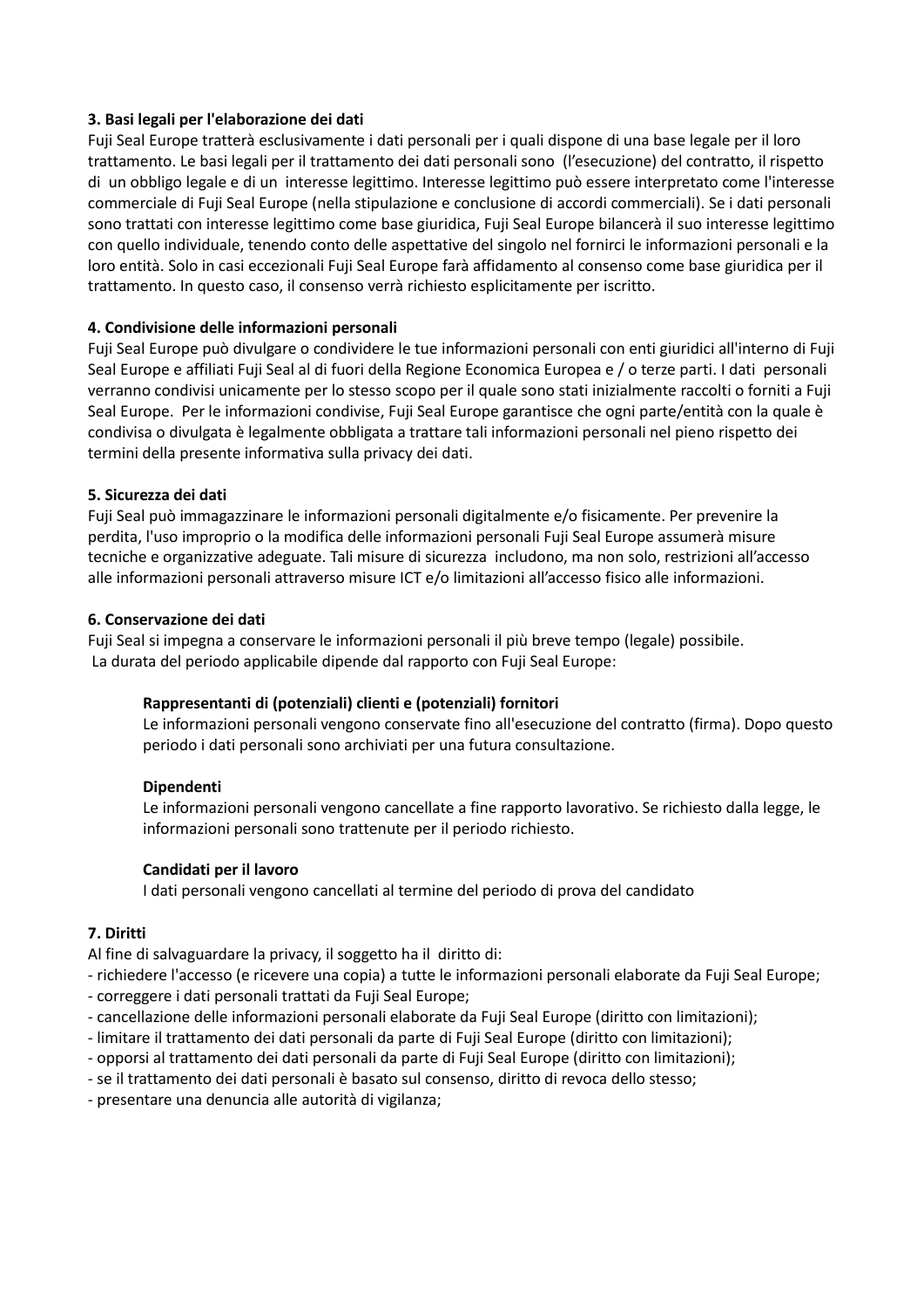# **8. Informazioni sui contatti**

Per avvalersi dei propri diritti (vedere sezione 7), pregasi vedere lista informazioni contatto:

| Compagnia                   | Indirizzo                                                                   | Responsabile                  | e-mail              |
|-----------------------------|-----------------------------------------------------------------------------|-------------------------------|---------------------|
|                             |                                                                             | protezione dati               |                     |
| Fuji Seal BV                | Jacob Marisstraat 25753<br><b>DB</b> Deurne<br>The Netherlands              | Mr. H. Usui                   | dpo@eu.fujiseal.com |
| Fuji Seal Europe BV         | Jacob Marisstraat 25753<br>DB DeurneThe<br>Netherlands                      | Mr. H. Usui                   | dpo@eu.fujiseal.com |
| Fuji Seal Poland Sp. Zo. o. | ul. Wschodnia 2 99-300,<br>Kutno Poland                                     | Mrs. D. Bartoszak             | dpo@eu.fujiseal.com |
| Fuji Seal Ltd.              | Scimitar Close<br>Gillingham Business<br>ParkKent ME8 ORJ<br>United Kingdom | Mr. M. P. Westrop             | dpo@eu.fujiseal.com |
| Fuji Seal Europe SAS        | Route de Luxeuil-Les<br><b>Bains 70220</b><br>FougerollesFrance             | Mr. H. Usui                   | dpo@eu.fujiseal.com |
| Fuji Seal Europe France     | Route de Luxeuil-Les<br>Bains, 70220 Fougerolles<br>France                  | Mr. S. Andre                  | dpo@eu.fujiseal.com |
| Fuji Seal Iberia S.l.u      | Gran Via de les Corts<br>Catalanes630 08007<br>BarcelonaSpain               | Mr. H. Usui                   | dpo@eu.fujiseal.com |
| Pago S.R.L                  | Via Enzo Ferrari 33<br>Rivalta IT-46040<br>Rodigo (MN)Italy                 | Mr. S. Zanetti                | dpo@eu.fujiseal.com |
| PAGO AG                     | Werdenstrasse 85CH-<br>9472 Grabs<br>SGSwitzerland                          | Mrs. M. Sauer-<br>Ploegmakers | dpo@eu.fujiseal.com |
| Pago Etikettiersysteme GmbH | Gutenbergstrasse 9<br>DE-72631 Aichtal -Aich<br>Germany                     | Mrs. M. Sauer-<br>Ploegmakers | dpo@eu.fujiseal.com |

Se si desidera presentare un reclamo presso le autorità di vigilanza, consultare i siti Web di seguito:

| Paese           | <b>Nome</b>                       | <b>Indirizzo Web</b>                 |
|-----------------|-----------------------------------|--------------------------------------|
| The Netherlands | Autoriteit Persoonsgegevens       | www.autoriteitpersoonsgegevens.nl/nl |
| Poland          | <b>GIODO</b>                      | www.giodo.gov.pl                     |
| United Kingdom  | Information Commissioner's Office | https://ico.org.uk/                  |
| France          | <b>CNIL</b>                       | https://www.cnil.fr/professionnel    |
| Spain           | <b>AGPD</b>                       | www.agpd.es                          |
| Italy           | Garante Privacy                   | www.garanteprivacy.it                |
| Switzerland     | <b>EDÖB</b>                       | www.edoeb.admin.ch                   |
| Germany         | <b>BFDI</b>                       | www.bfdi.bund.de                     |

# **9. Aggiornamento della presente dichiarazione**

Fuji Seal Europe può aggiornare la presente Informativa sulla privacy dei dati pubblicandone una nuova versione sul sito Web di Fuji Seal. Consigliamo pertanto di tenere controllato il sito così da essere aggiornati sull'ultima versione.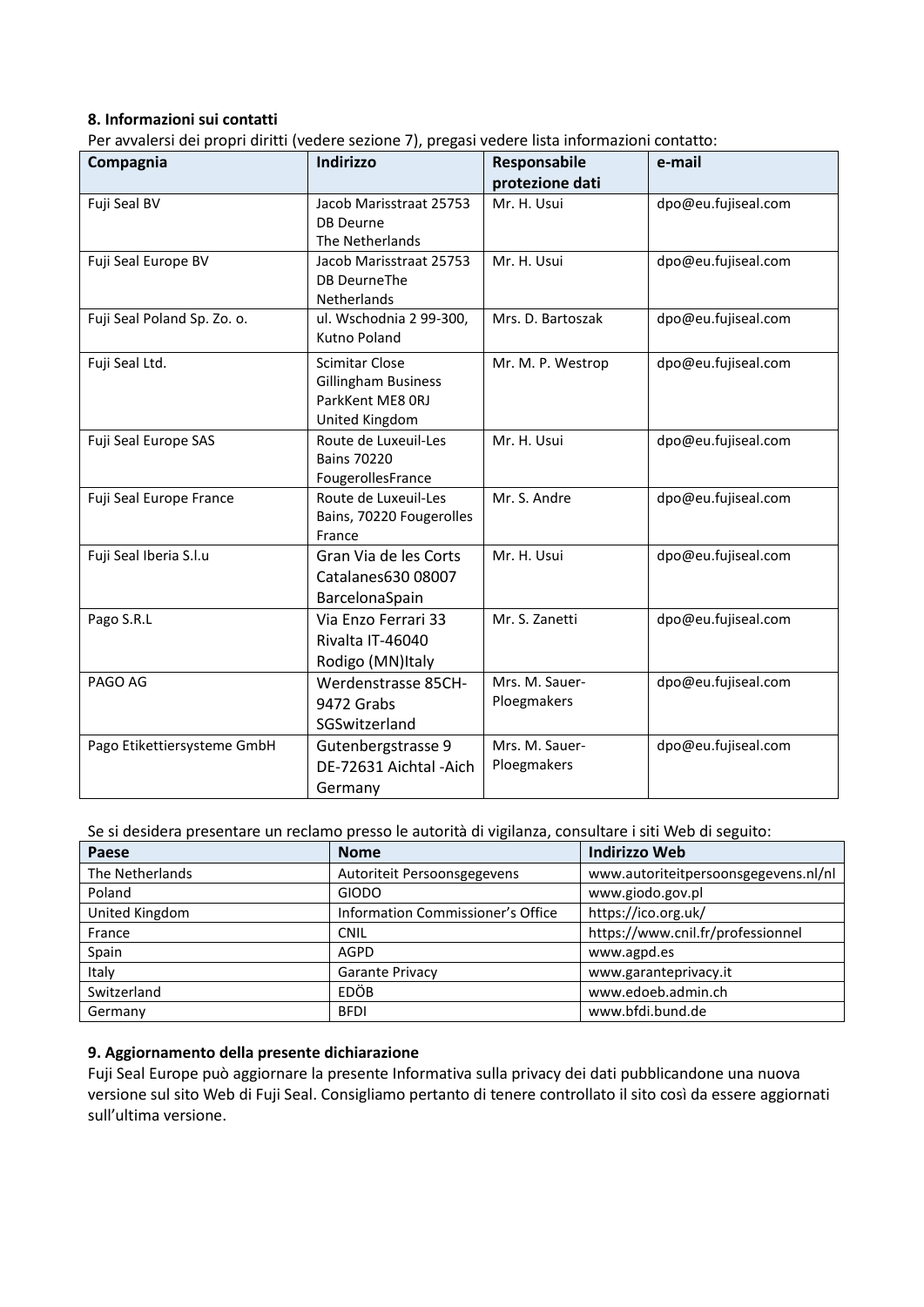## **DATA PRIVACY STATEMENT (versie 2.0 - 12 januari 2021)**

### **Scope**

Deze Data Privacy Statement is van toepassing op de navolgende bedrijven:

**Fuji Seal BV** (The Netherlands) **Fuji Seal France SAS** (France) **Fuji Seal Europe BV** (The Netherlands) **Fuji Seal Iberia S.l.u.** (Spain) **Fuji Seal Europe Ltd.** (UK) **PAGO S.R.L.** (Italy) **Fuji Seal Poland Sp. zo.o.**, (Poland) **PAGO AG** (Switzerland)

**Fuji Seal Europe SAS** (France) **Pago Etikettiersysteme GmbH** (Germany)

Aan deze bedrijven wordt verder gezamenlijk gerefereerd als '**Fuji Seal Europe'**

### **Inleiding**

Bij Fuji Seal Europe staat de privacy van het individu hoog in het vaandel. Om deze reden voorziet dit data privacy statement je van informatie over de verwerking van persoonsgegevens die door jou aan Fuji Seal Europe verstrekt worden en informeert je over je rechten met betrekking tot deze verwerking. Indien je contact met ons wil opnemen, verwijzen we je naar paragraaf 8.

### **1. Verzamelen van persoonsgegevens**

Fuji Seal Europe kan je persoonsgegevens verzamelen of je vragen persoonsgegevens te verstrekken. Deze persoonsgegevens kunnen bestaan uit, maar zijn niet beperkt tot: voor- en achternaam, (zakelijk) emailadres en/of (zakelijk) telefoonnummer.

## **2. Gebruiken van persoonsgegevens / doel van verwerking**

Fuji Seal Europe zal je persoonsgegevens enkel verwerken (o.a. gebruiken) als zij daar een doel voor heeft. Enkel de persoonsgegevens die strikt noodzakelijk zijn om dit doel te bereiken, zullen door Fuji Seal Europe verwerkt worden. Het doel voor het verwerken van je persoonsgegevens is afhankelijk van je relatie tot Fuji Seal Europe:

## **Vertegenwoordigers van (potentiële) klanten en (potentiële) leveranciers**

- Het aangaan van commerciële overeenkomsten voor de levering en/of verkoop van goederen en/of het aanbieden en/of verkrijgen van diensten, hieronder begrepen de onderhandelingsfase voorafgaand aan overeenkomsten en het monitoren van de naleving van dergelijke overeenkomsten;
- Het aangaan van geheimhoudingsovereenkomsten, hieronder begrepen de onderhandelingsfase voorafgaand aan deze overeenkomsten en/of het monitoren van de naleving van dergelijke overeenkomsten.

#### **Werknemers**

- Het voeren van een personeels- en loonadministratie;.
- Het faciliteren van het tot stand komen van pensioenovereenkomsten;
- Het faciliteren van en/of boeken van werkreizen Rapport général business
- Het opstellen van zakelijke rapportages;
- Het nakomen van wettelijke verplichtingen voortkomend uit Arbo-, sociale zekerheids- en/of fiscale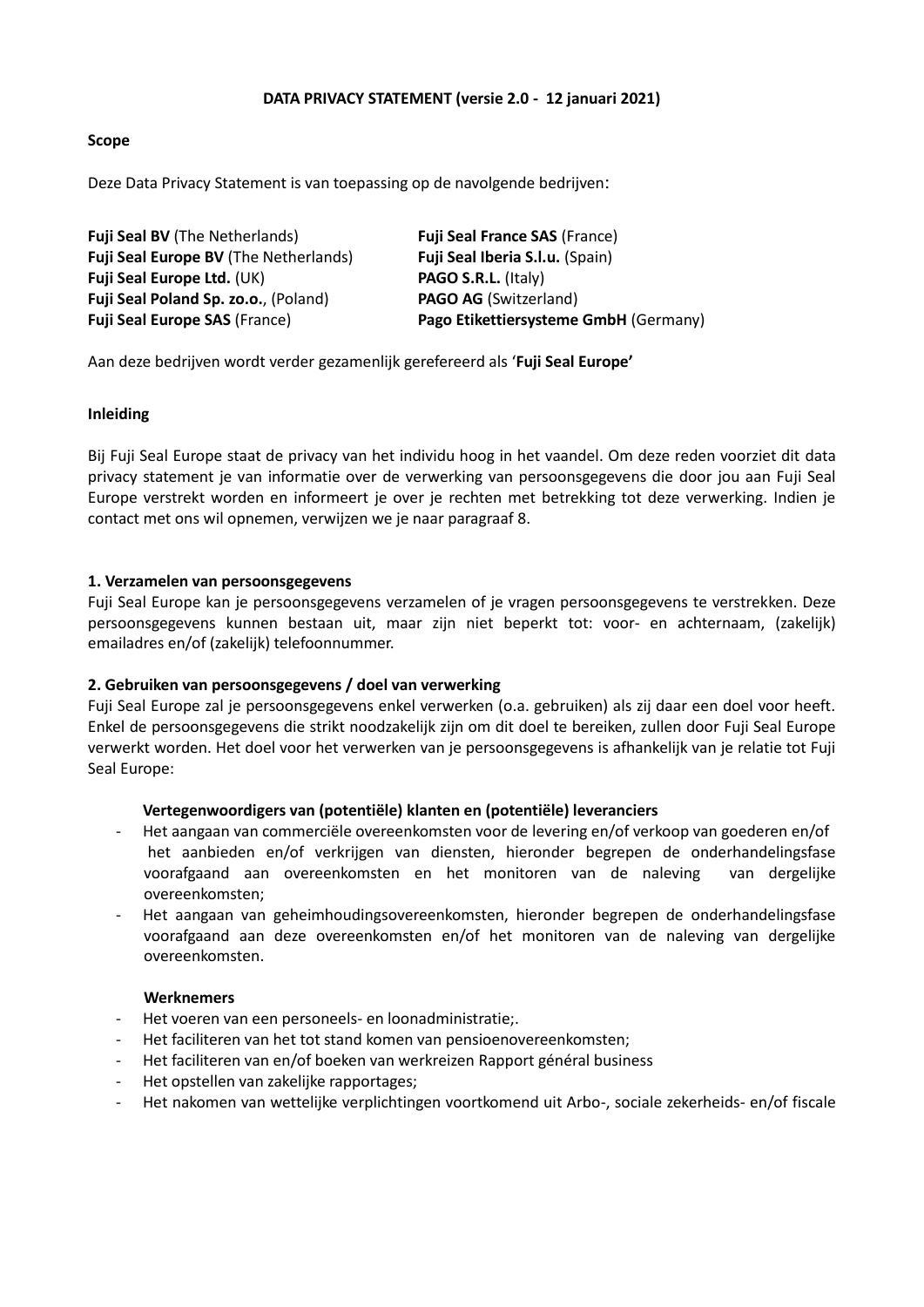wetgeving;

- Het vast stellen van bedrijfsbeleid (indien van toepassing, afhankelijk van functie van de werknemer);
- Het registreren van persoonsgegevens bij de Kamer van Koophandel (indien van toepassing, afhankelijk van de functie van werknemer).

### **Sollicitanten**

- Het beproeven van de mogelijkheden en voorwaarden om een arbeidsovereenkomst aan te gaan tussen sollicitant en Fuji Seal Europe.

In aanvulling op de hierboven genoemde doelen, zal Fuji Seal Europe je gegevens verwerken indien zij daartoe verplicht is op basis van de wet.

### **3. Wettelijke basis voor de verwerking**

Fuji Seal Europe zal alleen persoonsgegevens verwerken als zij daarvoor een wettelijke basis heeft. De wettelijke basis voor de verwerking van je persoonsgegevens is gelegen in de noodzakelijkheid van de verwerking van deze gegevens voor het (aangaan en) uitvoeren van een overeenkomst, het voldoen aan een wettelijke verplichting die rust op Fuji Seal Europe, dan wel de behartiging van gerechtvaardigde belangen. Het gerechtvaardigde belang van Fuji Seal Europe wordt hierbij gevormd door het commerciële belang dat zij heeft bij het verwerken van je gegevens (bijvoorbeeld door het sluiten van overeenkomsten). Als je persoonlijke informatie wordt verwerkt op basis van gerechtvaardigde belangen, zal Fuji Seal Europe haar belang afwegen tegen jouw individuele (privacy)belang, daarbij rekening houdend met je verwachtingen bij de verstrekking van je persoonsgegevens en de aard van de verstrekte persoonsgegevens.

Enkel in hoogst uitzonderlijke gevallen zal Fuji Seal Europe persoonsgegevens verwerken op basis van toestemming als wettelijke basis. Indien dit het geval is, zal specifiek schriftelijk verzocht worden om je toestemming en wordt je geïnformeerd over het recht deze toestemming op enig moment in te trekken.

#### **4. Delen van persoonsgegevens**

Fuji Seal Europe deelt je persoonsgegevens mogelijk met andere entiteiten binnen Fuji Seal Europe en/of met moeder- en zusterbedrijven buiten de Europese Economische Regio en/of derde-partijen. Je persoonsgegevens zullen enkel worden gedeeld ten behoeve van hetzelfde verwerkingsdoel als waarvoor ze verzameld zijn door – of door jou verstrekt zijn aan – Fuji Seal Europe.

Indien Fuji Seal Europe je persoonsgegevens deelt, verzekert zij zich ervan dat iedere partij, met welke deze gegevens gedeeld worden, juridisch gebonden is deze gegevens te verwerken op een wijze die overeenstemt met de voorwaarden in deze Data Privacy Statement.

## **5. Data veiligheid**

Fuji Seal Europe kan je persoonsgegevens digitaal en/of fysiek opslaan. Om verlies, misbruik of ongewenste wijziging van je persoonsgegevens te voorkomen, neemt zij de nodige technische en organisatorische maatregelen. Deze maatregelen bestaan uit, maar zijn niet beperkt tot, het beperken van toegang tot persoonsgegevens middels IT-maatregelen en/of het treffen van maatregelen die de fysieke toegang tot persoonsgegevens beperken.

#### **6. Dataretentie**

Fuji Seal Europe streeft er naar om de bewaartermijn van je persoonsgegevens zo kort als (wettelijk) mogelijk te houden. De toepasselijke bewaartermijn is afhankelijk van je relatie tot Fuji Seal Europe: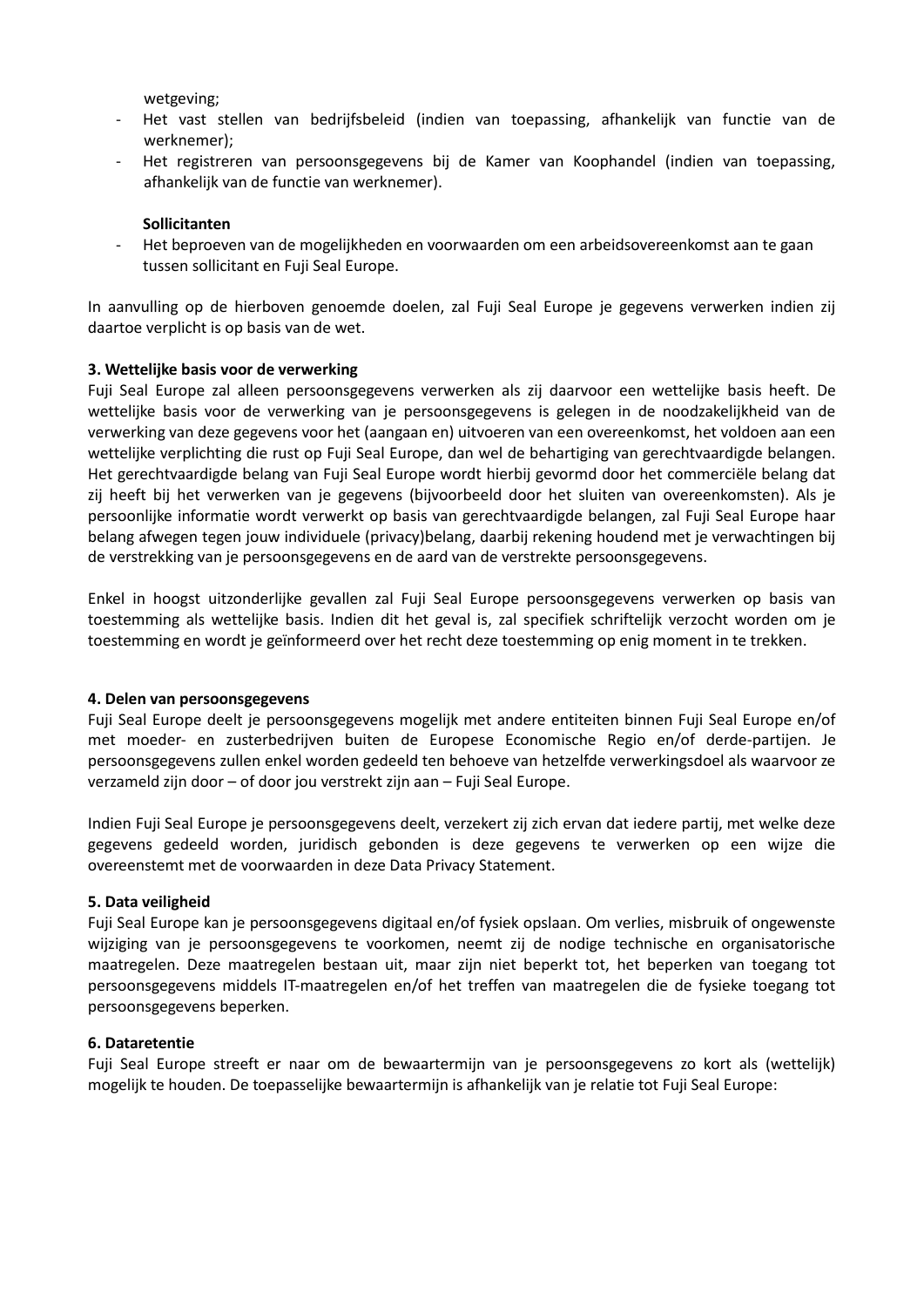## **Vertegenwoordigers van (potentiële) klanten and (potentiële) leveranciers**

Persoonsgegevens worden bewaard totdat een commerciële overeenkomst getekend is. Daarna worden je persoonsgegevens gearchiveerd voor toekomstige raadpleging. .

# **Werknemers**

Persoonsgegevens worden bewaard totdat de arbeidsovereenkomst eindigt. Indien er een wettelijke verplichting bestaat om gegevens langer te bewaren, geldt die wettelijke termijn als bewaartermijn.

# **Sollicitanten**

Je persoonsgegevens worden bewaard totdat de proefperiode voor de functie waar je op hebt gesolliciteerd succesvol is doorlopen.

# **7. Je rechten**

Ter bescherming van je privacy, heb je de navolgende rechten:

- het recht op toegang (kopie ontvangen van) al je persoonsgegevens die worden verwerkt door Fuji Seal Europe;
- het recht om Fuji Seal Europe te verzoeken al je persoonsgegevens te wissen (geen absoluut recht);
- het recht de persoonsgegevens die Fuji Seal Europe van je verwerkt, te corrigeren;
- het recht om de verwerking van je persoonsgegevens door Fuji Seal Europe te beperken (geen absoluut recht);
- het recht om bezwaar te maken tegen het verwerken van je persoonsgegevens door Fuji Seal Europe (geen absoluut recht);
- het recht om je toestemming voor het verwerken van je persoonsgegevens in te trekken;
- het recht om een klacht in te dienen bij de toezichthoudende instantie.

# **8. Contactinformatie**

Indien je je rechten (paragraaf 7) uit wenst te oefenen, kun je via onderstaande adressen contact met ons opnemen:

| <b>Bedrijf</b>              | <b>Adres</b>                      | <b>Functionaris</b> | e-mail              |
|-----------------------------|-----------------------------------|---------------------|---------------------|
|                             |                                   | gegevens-           |                     |
|                             |                                   | bescherming         |                     |
| Fuji Seal BV                | Jacob Marisstraat 2               | Mr. H. Usui         | dpo@eu.fujiseal.com |
|                             | 5753 DB Deurne                    |                     |                     |
|                             | The Netherlands                   |                     |                     |
| Fuji Seal Europe BV         | Jacob Marisstraat 2               | Mr. H. Usui         | dpo@eu.fujiseal.com |
|                             | 5753 DB Deurne                    |                     |                     |
|                             | The Netherlands                   |                     |                     |
| Fuji Seal Poland Sp. Zo. o. | ul. Wschodnia 2                   | Mrs. D. Bartoszak   | dpo@eu.fujiseal.com |
|                             | 99-300, Kutno                     |                     |                     |
|                             | Poland                            |                     |                     |
| Fuji Seal Ltd.              | <b>Scimitar Close</b>             | Mr. P. Westrop      | dpo@eu.fujiseal.com |
|                             | Gillingham Business Park          |                     |                     |
|                             | Kent ME8 ORJ                      |                     |                     |
|                             | United Kingdom                    |                     |                     |
| Fuji Seal Europe SAS        | Route de Luxeuil-Les Bains 70220  | Mr. H. Usui         | dpo@eu.fujiseal.com |
|                             | <b>Fougerolles</b>                |                     |                     |
|                             | France                            |                     |                     |
| Fuji Seal Europe France     | Route de Luxeuil-Les Bains, 70220 | Mr. S. Andre        | dpo@eu.fujiseal.com |